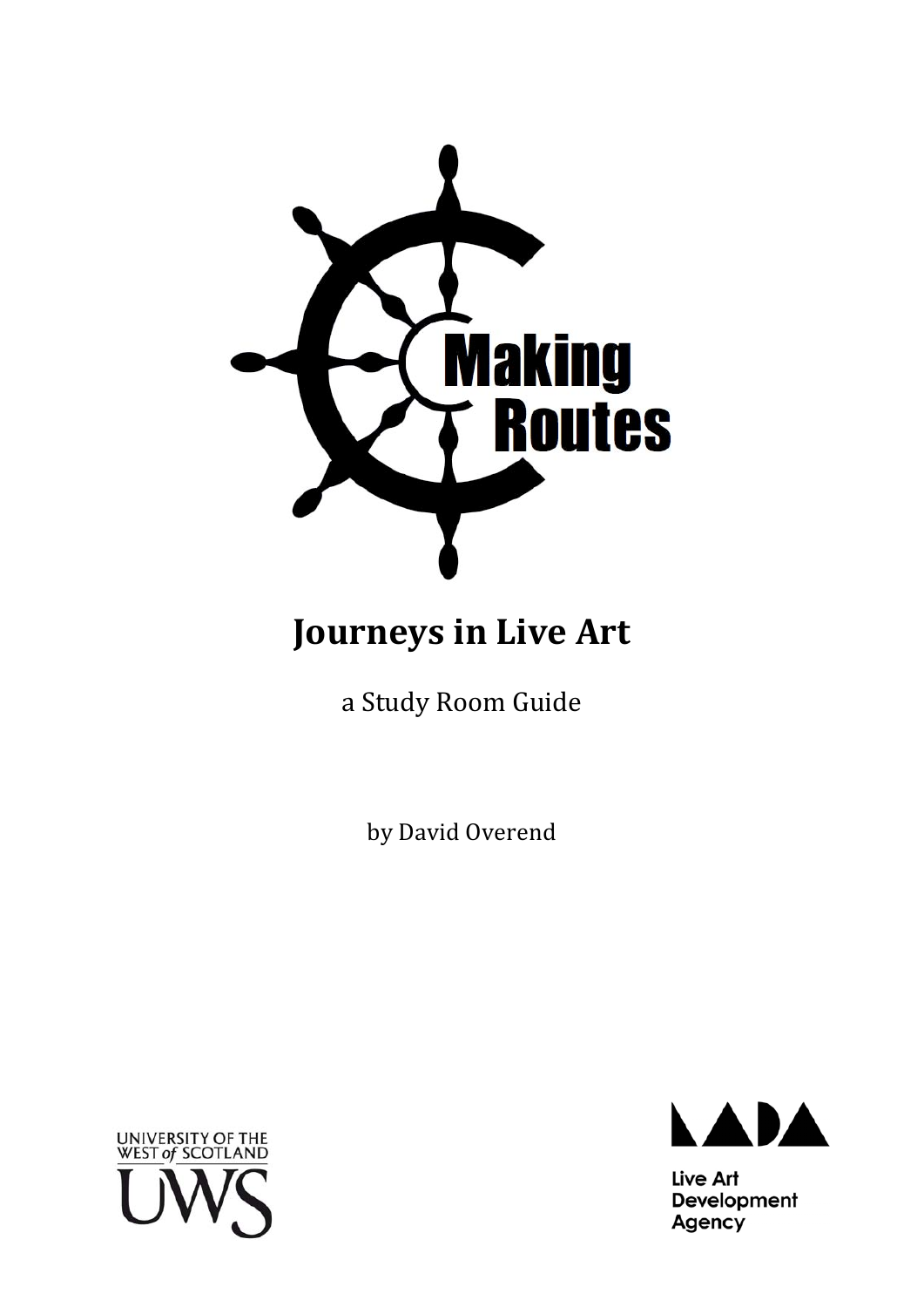# **Contents**

| Introduction                                                                                                                                                                       | p.3                                                                     |
|------------------------------------------------------------------------------------------------------------------------------------------------------------------------------------|-------------------------------------------------------------------------|
| A Journey Through the Archive, 1979 - 2012                                                                                                                                         | p.5                                                                     |
| Richard Long<br><b>Forced Entertainment</b><br>Wrights & Sites<br>Phil Smith<br>Necessary Journeys<br>Fernando Arias<br>Oreet Ashery<br>Francis Alys<br>Pointed Arrow<br>Lone Twin | p.5<br>p.5<br>p.8<br>p.8<br>p.9<br>p.10<br>p.10<br>p.11<br>p.12<br>p.13 |
| An interview with Kieran Hurley                                                                                                                                                    | p.15                                                                    |
| Ice And Sapphire Conjure Flame, by Nic Green                                                                                                                                       | p.20                                                                    |
| Launching Community Spirit, by David Overend                                                                                                                                       | p.26                                                                    |
| <b>Bibliography</b>                                                                                                                                                                | p.30                                                                    |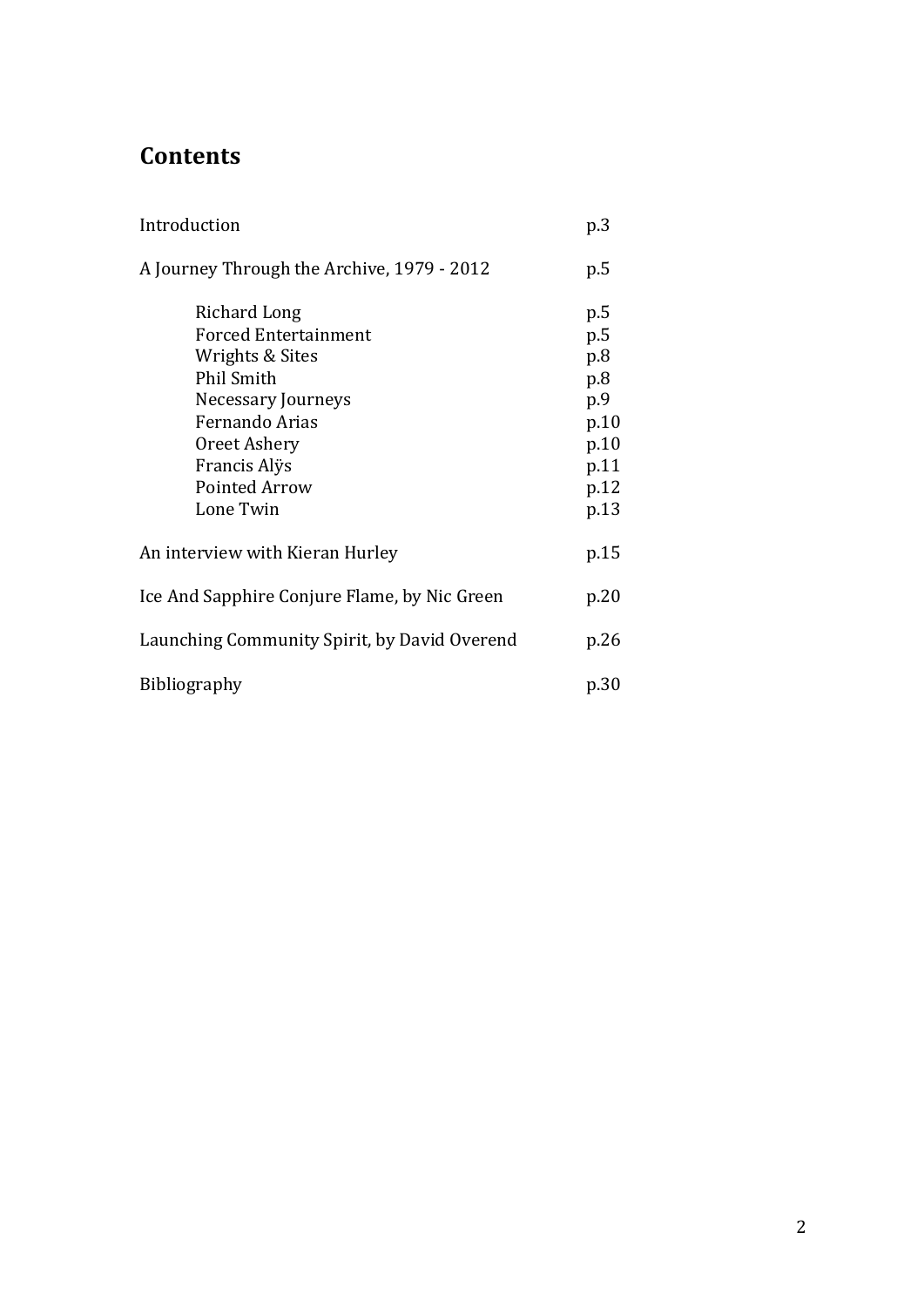# **Introduction**

This Study Room Guide is concerned with journeys as an emerging trend in Live Art. While 'site-specific' performance has become an established model over the last three decades, there is now a growing interest in work that moves away from, towards and between sites (see Wilkie, 2012). This 'turn' to travel might be understood as a response to globalisation, the development of communication technologies, and an unprecedented connectivity across boundaries. As Nicolas Bourriaud (2009) suggests, in an increasingly globalised world, movement through time and space become a necessary response to a particular phase of modernity. In this changing social, political and economic environment, 'the immigrant, the exile, the tourist, and the urban wanderer are the dominant figures of contemporary culture' (p.51). This Guide is an attempt to follow some of the routes that have been made in a diverse range of live artistic practice.

A significant number of artists, practitioners and companies are currently incorporating travel into their work and using journeys in a variety of different ways. These include Wrights & Sites and its individual members, Lone Twin, Forced Entertainment, Nic Green, Kieran Hurley and Pointed Arrow. There are many more, but in this short list an apparent contradiction begins to emerge: a Western (more specifically British) focus on practices with an inherently global outlook. This Guide is therefore interested in roots as well as routes: acknowledging the geographical, cultural and political context from which these ideas and practices develop. Alongside these examples, therefore, the Guide also engages with the work of artists such as Francis Alÿs (Belgium/Mexico), Oreet Ashery (Israel/UK) and Fernando Arias (Columbia/UK), who have worked across international borders.

Overall, this collection of commentaries, essays and interviews is intended as a resource for students, researchers, artists and audiences who are interested in exploring this rich area of Live Art. As such, it avoids extensive theoretical analysis in favour of pointing readers in useful directions. Nonetheless, the theoretical dimension is there for those who care to look for it. Engaging directly with key performances and artworks, such as Kieran Hurley's *Hitch* and Lone Twin's *The Boat Project*, the Guide hints at several emerging themes in much of this practice, including community, political agency and mobilised concepts of home. In this work, journeys are encoded into the moment of performance as new configurations emerge that redefine the contemporary artistic landscape; moving through it rather than located within it.

The first section introduces and reflects on a number of texts available in the Live Art Development Agency Study Room, including books, guides, DVDs and articles. A narrative emerges that takes us from the solitary walks of Richard Long, through the walking games of Wrights & Sites and Phil Smith, to the celebratory communal voyages of Lone Twin and Pointed Arrow. These journeys take place in cities and countryside, individually and communally, and over minutes and months. They reflect the diversity of journey-based practice but they share a similar enquiry into the politically progressive possibilities of moving on.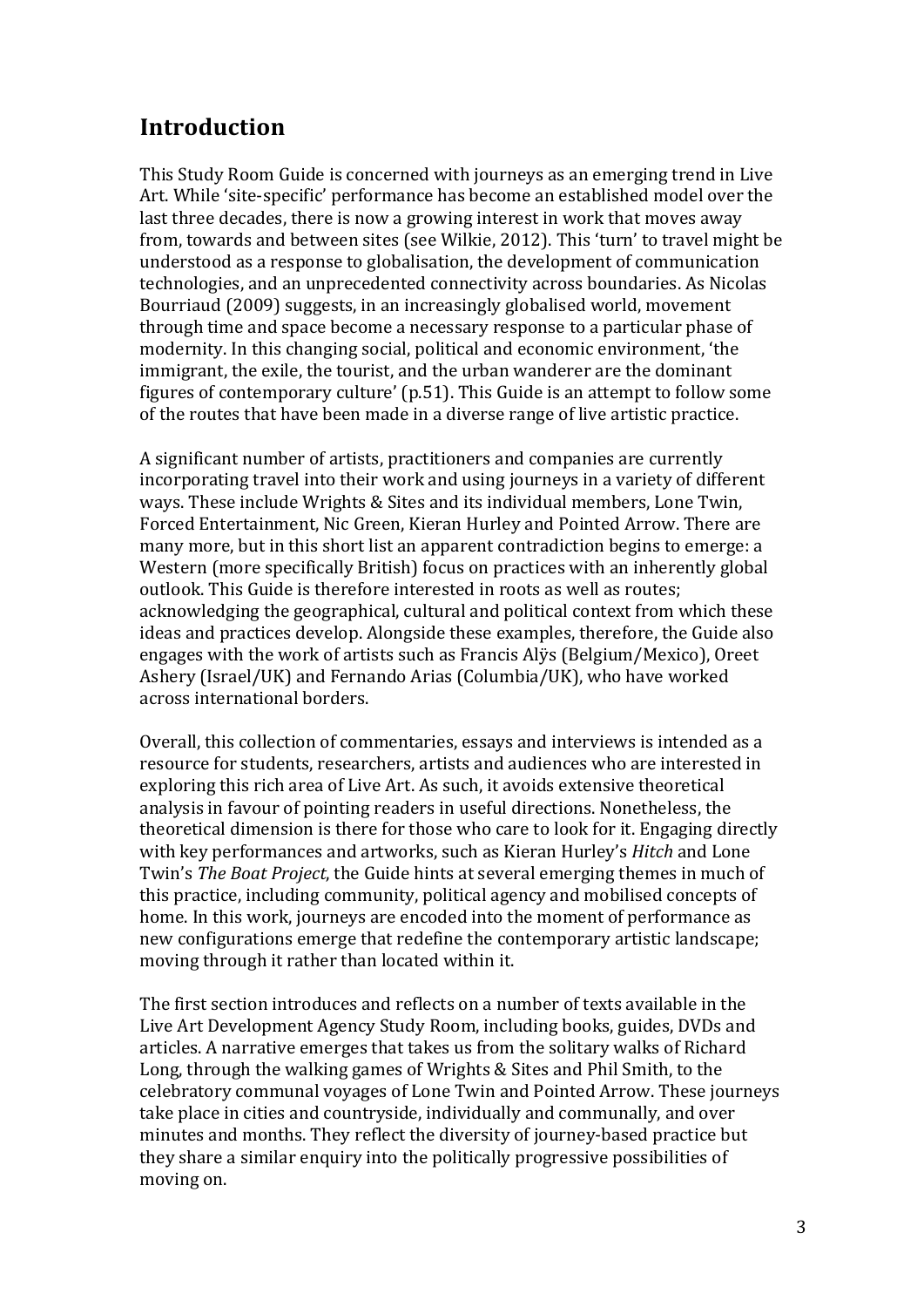The second section offers extended encounters with the work of Kieran Hurley, Nic Green and Lone Twin. Hurley's performance, *Hitch*, which toured the UK in 2012, recounts the young activist theatre-maker's hitchhike to the Italian town of L'Aquila in the summer of 2009 to protest at the G8 summit. An interview with Hurley, conducted in London in 2012, gives an insight into the political rationale for the journey, and his experiences of translating this personal journey into a public performance. This is followed by Nic Green's poetic evocation of a series of journeys through Scotland, Ireland and India. Green's contribution offers a reflection on her encounters with people and the natural environment; journeys that often result in the genesis of new performance projects. A personal encounter is then recounted with Lone Twin's The Boat Project. Launched in Emsworth, Hampshire, in May 2012, Community Spirit is a sea-faring vessel constructed from hundreds of donated wooden objects. The boat's maiden voyage visited various ports along the south coast of Britain, before moving inland to Milton Keynes, and it is now available as a public resource for sailing and arts activities.

Finally, a bibliography is provided to assist further study. This list is a compilation of books, articles and other texts that engage with the use of. and response to, journeys in Live Art. This is an emerging body of practice that will continue to develop but this list offers a snapshot of where we are at the end of 2012. Throughout the Guide, all references to publications and recordings that can be found on the Study Room shelves include a number in square brackets indicating its location. These begin with P for printed material and D for DVDs.

Beyond this document, Making Routes exists as a network and online resource for researchers and practitioners interested in the relationship between performance and journeys. This peer-led group organises regular events and gathers together a range of relevant publications, artworks, individuals and organisations. If the practice and commentary presented here ignite your interest then please visit the website and join the network.

### **www.makingroutes.org**

David Overend, 2012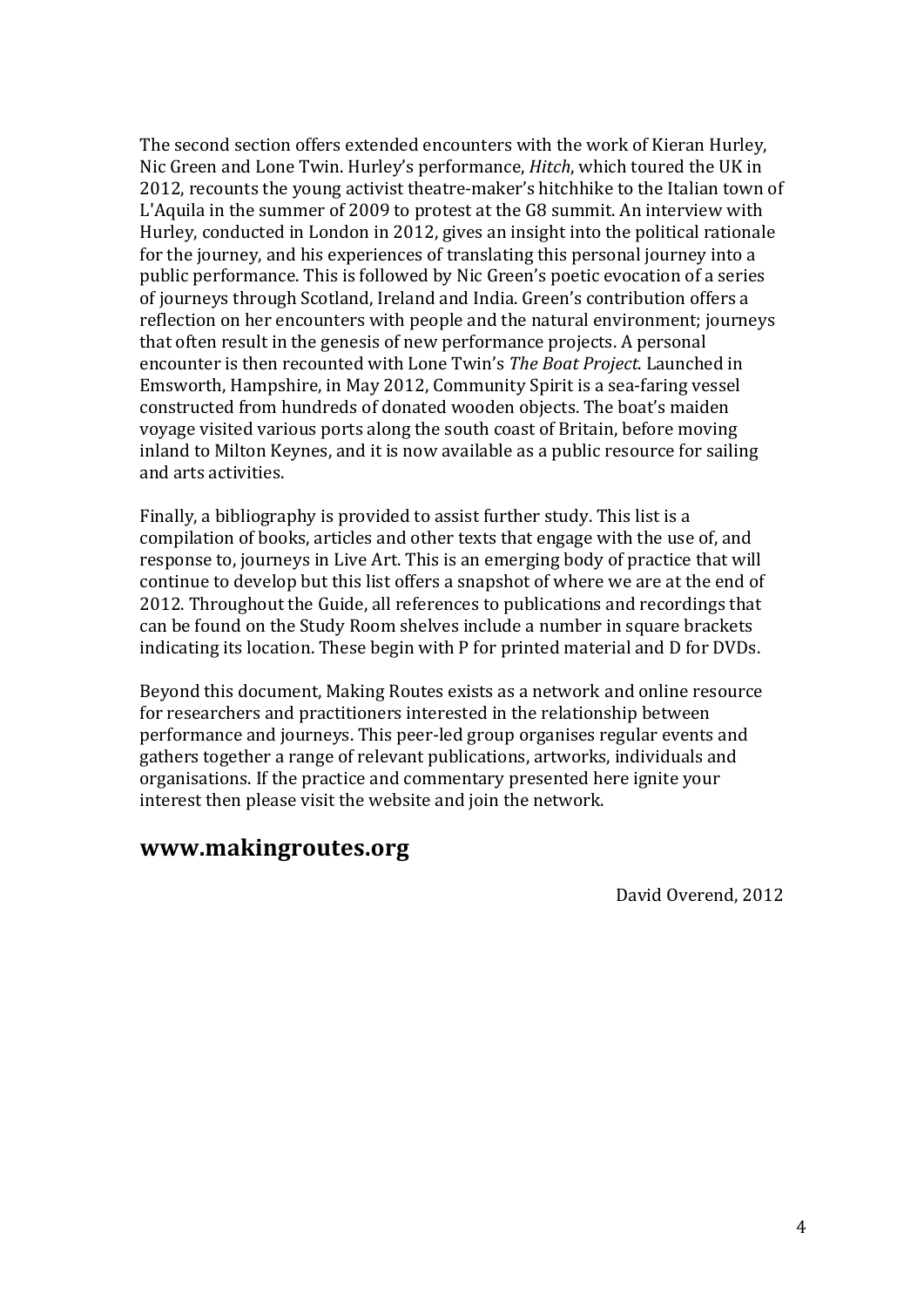# **A)Journey)Through)the)Archive,)1979 ?)2012**

Live Art might be understood as an inherently journey-based artform. Fiona Wilkie (2012) suggests that performance 'is fundamentally about the encoding of movement', particularly in work that sets out to explore its relationship to a specific site (p.208). Whether through literal movement or the movement of ideas, live performance frequently employs mobilisation as a key strategy. Emerging in forms of Live Art is a loose collection of artistic practices that is 'constantly moving on, shifting and adapting to its environment' (Overend, 2011, online). This preoccupation with moving and travelling has revealed itself in the ease with which many of the items in the Live Art Development Agency's Study Room collection can be connected to the central theme of journeys. Assembling this list therefore presented a challenge as thousands of texts contained in the archive vied for a place. As a result, this section does not attempt a comprehensive guide to the vast range of DVDs, books and articles in the Study Room. Rather, the aim is to present a small but varied sample of journey-based Live Art; enough to tell a story and suggest an evolution of concerns over a significant period of time.

# **Richard)Long**

Richard Long (1999) *Selected Walks: 1979-1996*, Dundee: Morning Star Publications / The Centre for Artists Books. **[P0946]**

Richard Long is the solitary male walker, forging a path through the landscape and documenting these journeys for posterity. Long's walks include 'Mud Walk' (1987), a walk from the mouth of the River Avon to a source of the River Mersey, during which handfuls of tidal mud from the Avon were thrown into the Rivers Thames, Severn, Trent and Mersey; and 'Spring Walk' (1991), documented through a list of features of the landscape with distances from the starting point, such as frogspawn at eighteen miles and a butterfly at eighty-five miles. In *Selected Walks*, Long records his solo expeditions through sparsely poetic texts that evoke the paths and 'rules' from which these journeys emerge. Through this litany of walks, a tension reveals itself between the fixity of the texts and the movement of the walks. The reader is notably removed from the moments when Long made his journeys.

# **Forced)Entertainment**

```
Tim Etchells (1999) Certain Fragments: contemporary performance 
and Forced Entertainment, London: Routledge. [P0135]
```
Many of Forced Entertainment's performances over the last three decades have used journeys in some way. From guided bus tours to post-apocalyptic pursuits,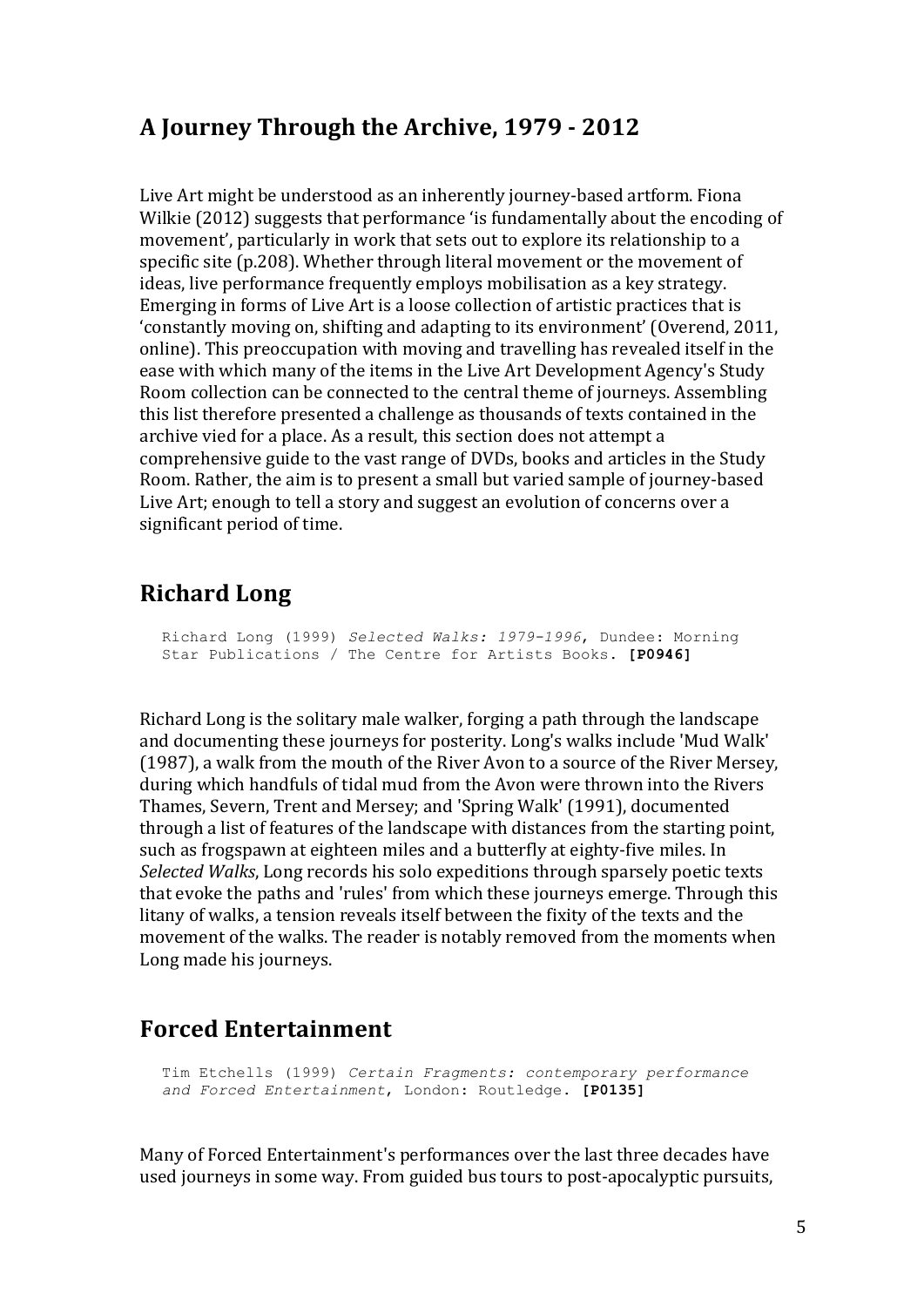a number of different tactics have been used to take their audience on a journey, or to create a journey in the performance space. The performances represented here indicate a constant reinvention of the company's creative approach. *Nights in This City* (1995) follows an impulse to move outside the theatre space into Sheffield - the city that informed so much of their earlier work. For *The Travels*  $(2002)$ , the company went on their own journeys, travelling the length and breadth of Britain and narrating their experiences in performance. Finally, *Void Story* (2009) takes the form of a live radio-drama with projected photoanimations telling the story of a couple's nightmare journey through a bleak imagined landscape.

#### *Nights in This City* (1995, 1997)

Tim Etchells (2000) 'Nights in This City: diverse letters and fragments relating to a performance now past', *Site-specific Art: performance, place, and documentation*, ed. Nick Kaye, London: Routledge, pp.13-24. **[P0195]**

In 1995, Forced Entertainment took their audience on a journey. In *Nights in this City*, the company created a bus tour around their home town of Sheffield. In 1997, they recreated the tour in Rotterdam, 'writing over' the city with stories, lies and dreams (Etchells, 1999, p.61). This mischievous coach tour 'avoided facts in search of a different truth' (p.80). The guide, played by Richard Lowdon, presented an alternative version of these cities as the audience travelled through the urban landscape:

Ladies and gentlemen welcome to Rome... this city is known to me for three things - the beer, the historical buildings and something else... just there, behind these buildings, on the skyline you might just catch a glimpse of the leaning tower of Pisa... and those of you who've been to Venice before will recognise the smell... (2000, p.14)

At the beginning of the tour, the guide confessed, 'Ladies and gentlemen, I think it's fair to warn you that I have been drinking and I've never been that lucky', and later, 'geography's never exactly been my strong point' (2000, p.14, 15). The unreliability of the tour was established from the start, and as the tour progressed the city changed from Rome to Berlin to Paris - a city of buildings named after cleaning products, bolting horses, wishes and ghosts.

#### *The'Travels***)(2002)**

Forced Entertainment (2002a) *The Travels* (script), Sheffield: Forced Entertainment. **[P0556]** Forced Entertainment (2002b) *The Travels* (video), Sheffield: Forced Entertainment. **[D1894]**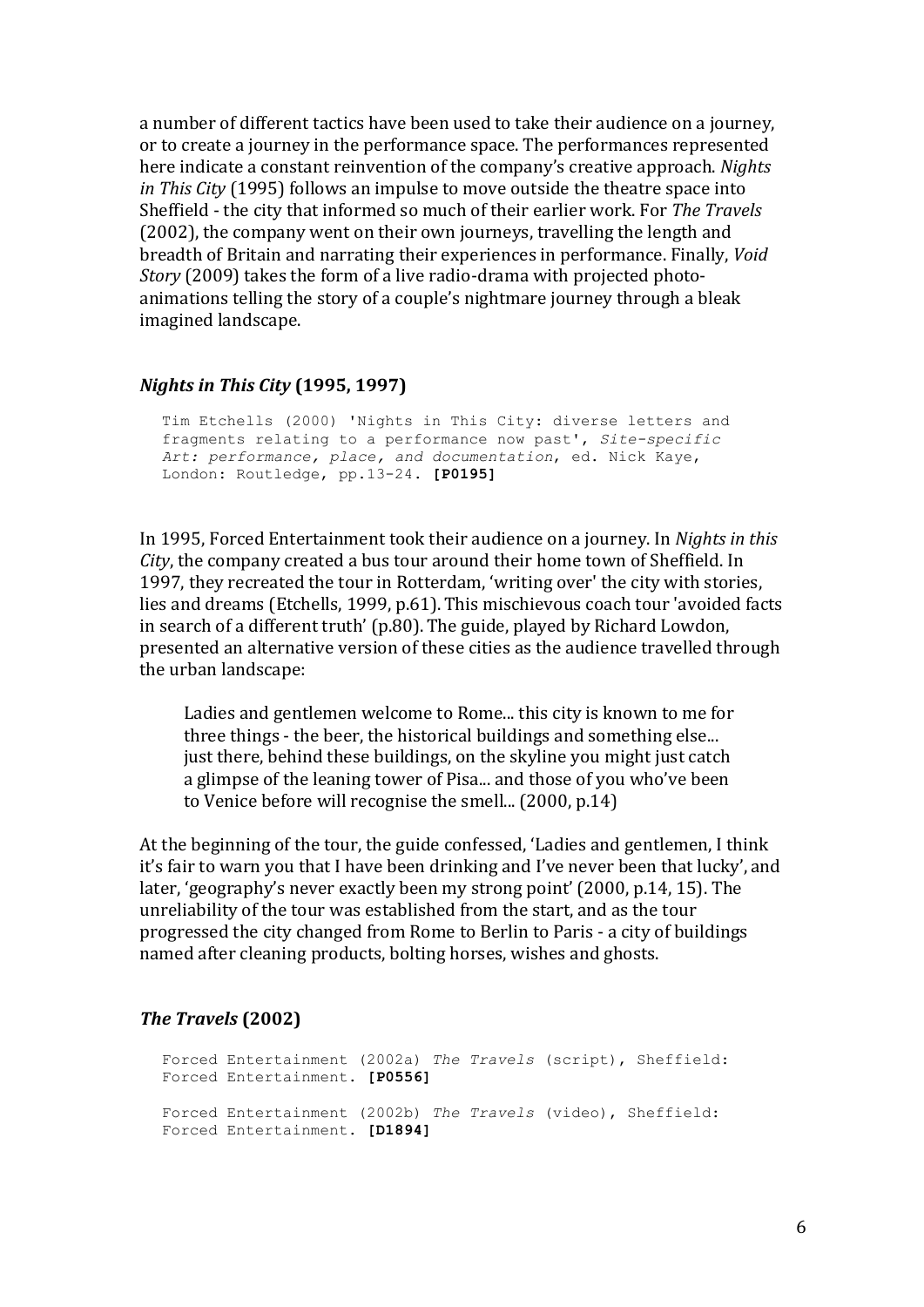Alex Mermikedes (2010) 'Forced Entertainment - *The Travels* (2002) - the anti-theatrical director', *Making Contemporary Theatre: international rehearsal processes*, eds. Jen Harvie and Andy Lavender, Manchester: Manchester University Press, pp.101- 120. **[P1460]**

Taking a different approach, for *The Travels*, members of the company took to the roads of Britain, seeking out a list of places 'that seem directly or indirectly to promise adventure, or at least metaphor and allegory' (2002a, p.5). Hope Street, Love Street, England Avenue, Hell Lane, Story Gardens... an itinerary created by chance, throwing up awkward routes and unexpected encounters. The resulting performance takes the form of a minimalist recounting of the events and encounters that the six performers experienced on their travels. The performers sit at trestle tables with visible scripts and only an overhead projector to illustrate their adventures.

What starts off as a playful assignment soon leads to risk and uncertainty. Claire Marshall draws many of the shortest straws:

There were five DEAD LANES on the list of streets and I got three of them, as well as more than my fair share of Hell Lanes, Hades Lanes and Dagger Lanes. Most of these places are in deep countryside - as if hell and death were best kept as far away from where people congregate.  $(2002a, p.13)$ 

Often a frustration emerges that what the street names promise is not delivered. There are no lovers on Love Street: John Rowley is spat at on Universal Road. Many of these experiences are dictated by chance and exploration, as when Cathy Naden finds herself lost in a theme park. Elsewhere, events are instigated by the performers: Marshall sets herself the task of listing all the types of drunk that she has been on Bacchus Road; Jerry Killick lists all his weak points after visiting Achilles Street.

Like Long's book, *The Travels* creates a discrepancy between a series of journeys that took place in the past, and the narration of those journeys in the here and now of live performance. For Alex Mermikedes (2010), this creates a 'double vision' as the simplicity of the stage aesthetic conjures up 'the details, atmosphere and emotional engagement with events that exist only in our imaginations' (p.115). Our only way of accessing the worlds that are created is through the performers, and this gives them a strange and otherworldly quality. *The Travels* achieves this effect by layering the dynamic, loaded world of the journeys onto the still, minimal world of the stage.

#### *Void'Story***)(2009)**

Forced Entertainment (2009) *Void Story* (trailer), youtu.be/WO5mM0Vneow (accessed 04/07/12)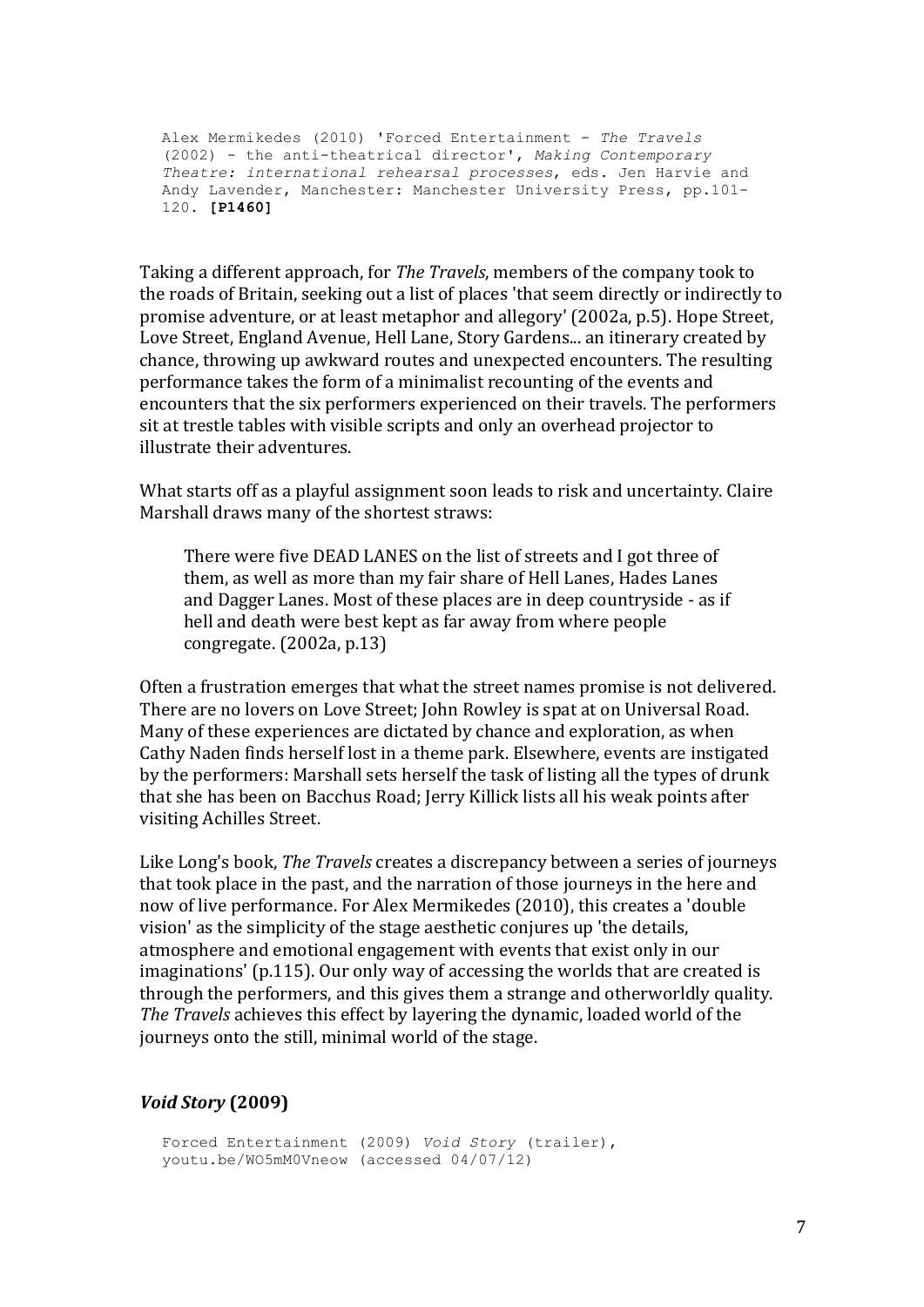*Void Story* is a fictional journey through what appears to be a post-apocalyptic England. The performance is a live radio-drama with the performers seated at tables in front of a projection screen showing part-illustrated, photographic images of the story. Sound effects of gunfire, phone calls and rainfall are created by the performers who leaf through the script putting on all the voices of the characters. Again, this is a performance about journeys that takes place in a theatre, but this time the journey is entirely fictional.

In just one day, the couple in the story are (amongst other terrible things) evicted, shot at, plunged into a subterranean tunnel system, chased by maniacs, locked up in refrigerated transport, kidnapped, run over, chased by dogs and other wildlife and left to die in the wilderness. The effect is a bombardment of bad fortune that comments wryly on the dangers and injustices that define contemporary urban life, and which will only get worse. Curiously, however, *Void Story* attains optimism through its relentless negativity. Whatever this couple endure throughout their enforced, nightmare journey, surely things will never get that bad?

# **Wrights & Sites Phil Smith**

Stephen Hodge, Simon Persighetti, Phil Smith, Cathy Turner and Tony Weaver (2003) *An Exeter Mis-Guide*, Exeter: Wrights & Sites. **[P0560]**

Stephen Hodge, Simon Persighetti, Phil Smith, Cathy Turner and Tony Weaver (2006) *A Mis-Guide to Anywhere*, Exeter: Wrights & Sites. **[P1016]**

Phil Smith (2009) 'Crab Walking and Mythogeography', *Walking, Writing and Performance: autobiographical texts by Deirdre Heddon, Carl Lavery and Phil Smith*, ed. Roberta Mock, Bristol: Intellect, pp.81-114. **[P1612]**

Phil Smith (2010) *Mythogeography: a guide to walking sideways*, Axminster: Triarchy Press. **[P1922]**

Wrights & Sites formed in Exeter in 1997 as a collection of performance-makers, or 'wrights', interested in exploring the relationship between their practice and the places that they encountered. After a series of early site-based projects including *The Quay Thing* (Exeter Quayside, 1998), the group and its individual members soon turned their attention to the ways that these locations were already performative. The group continues to make work that engages with various sites and responds to notions of space and place, from towns and cities to forests and islands. Frequently, their work involves journeys through and between these places.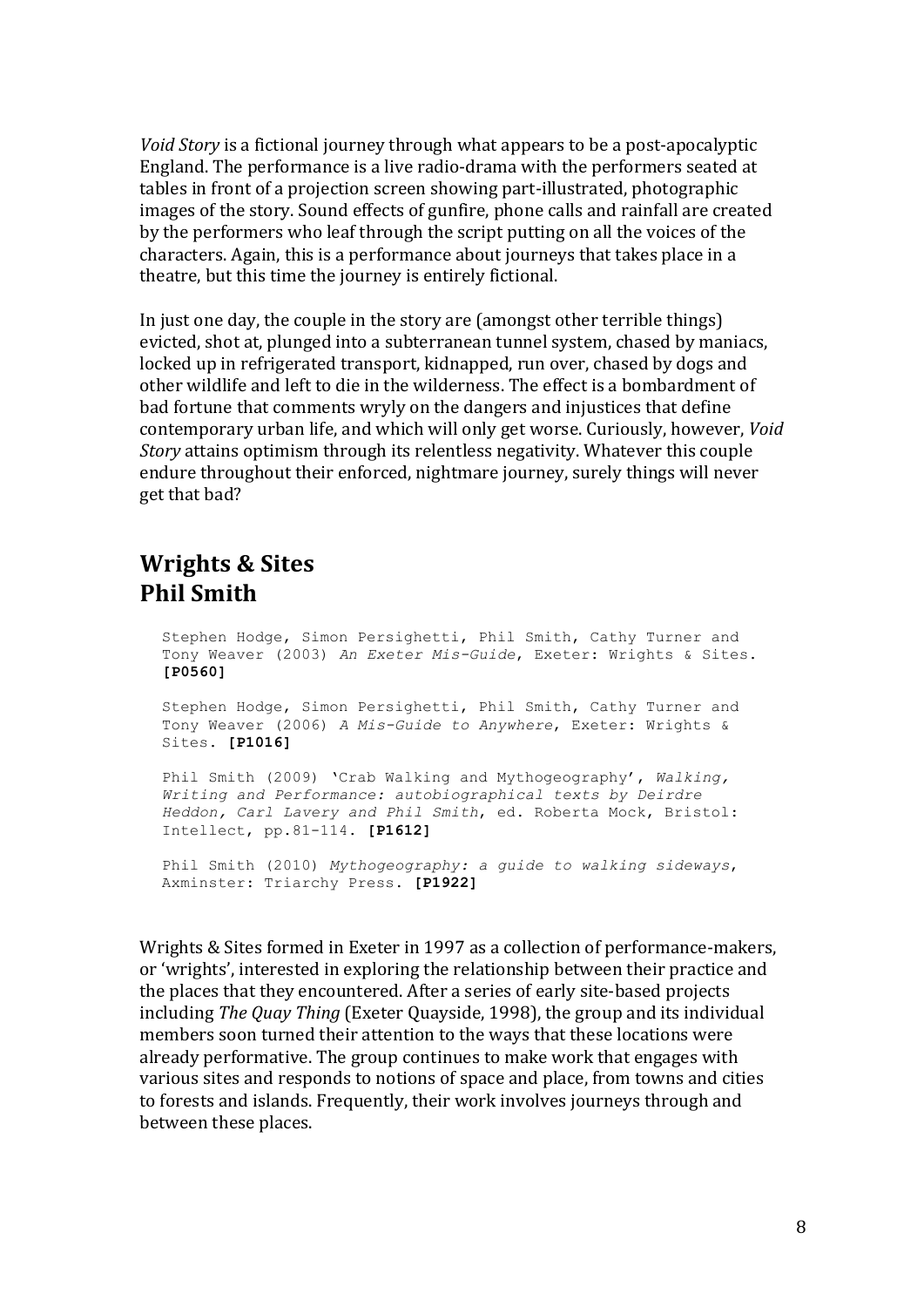Experimenting with various strategies for moving through their hometown, *An Exeter Mis-Guide* (Hodge *et al*, 2003) offers a toolbox of games, rules and instructions for exploring the urban environment on foot, aiming to provoke the city to 'perform itself' (Smith, 2009, p.91). *A Mis-Guide to Anywhere* (Hodge *et al*, 2006) extended the original concept of mis-guides so that anyone, anywhere in the world, could engage in disrupted pedestrian activity. This short booklet remains a widely used, influential resource for drifters and wanderers seeking alternative ways to experience urban life. Included in its illustrated pages are a series of mis-guide suggestions including 'We Apologise for any Inconvenience...', inviting the walker to 'consider the roadworks as a free openair exhibition of earthworks and archaeological revelations' (p.15); and 'The Exhibition-ist', which suggests ways to 'liven up your visit' to the frequently 'static, silent, passive places' of art galleries and museums (p.29). At the heart of these exploratory drifts is a playful subversion of the everyday - what Phil Smith calls 'the quotidian re-making of space' (Smith, 2010, p.112).

While *A Mis-Guide to Anywhere* offers an easily accessible, playful route into walking as a resistant cultural practice, Smith's *Mythogeography* (2010) is a deeper and more complex reflection on the possibilities of a 'pedestrian resistance'. Engaging with geography as a process of myth-making, Smith advocates an 'experimental approach to the site of performance (in the very broadest, everyday sense) as a space of multiple layers' (p.113). Developing the strategies of Wrights & Sites' 'mis-guides', *Mythogeography* offers 'a toolbag of ideas for those wanting to create their own mythogeographical practice' (p.110). The text is elusive, contradictory and performative and the reader is invited to go on a textual journey; drifting through the pages and wandering through crossreferences, inserts and asides (Overend, 2010, p.399).

# **Necessary)Journeys)**

Melanie Keen and Eileen Daly (eds.) (2005) *Necessary Journeys*, London: Arts Council England in association with BFI Black World. **[P0774]**

Originating from the Decible programme for promoting diversity in the arts, Necessary Journeys (2005) was an Arts Council England project in association with *bfi* Black World. Involving travel bursaries, residencies, archives and film works, the initiative brought together a series of 'diaspora narratives' (Keen & Daly, 2005, p.4) from artists working in England. The outcomes of the project are collected in a 'guide book of sorts', which the editors describe as 'knitting together ideas, desires and aspirations to trace a route map through a series of arts projects' (p.4). Surrounding the guide are DVDs, images, stories and performances, some of which have been documented and found their way into the Live Art Development Agency's Study Room, represented here by the films of Fernando Arias and Oreet Ashery. As described in the guidebook, these journeys were part of the 'travel' section of the project: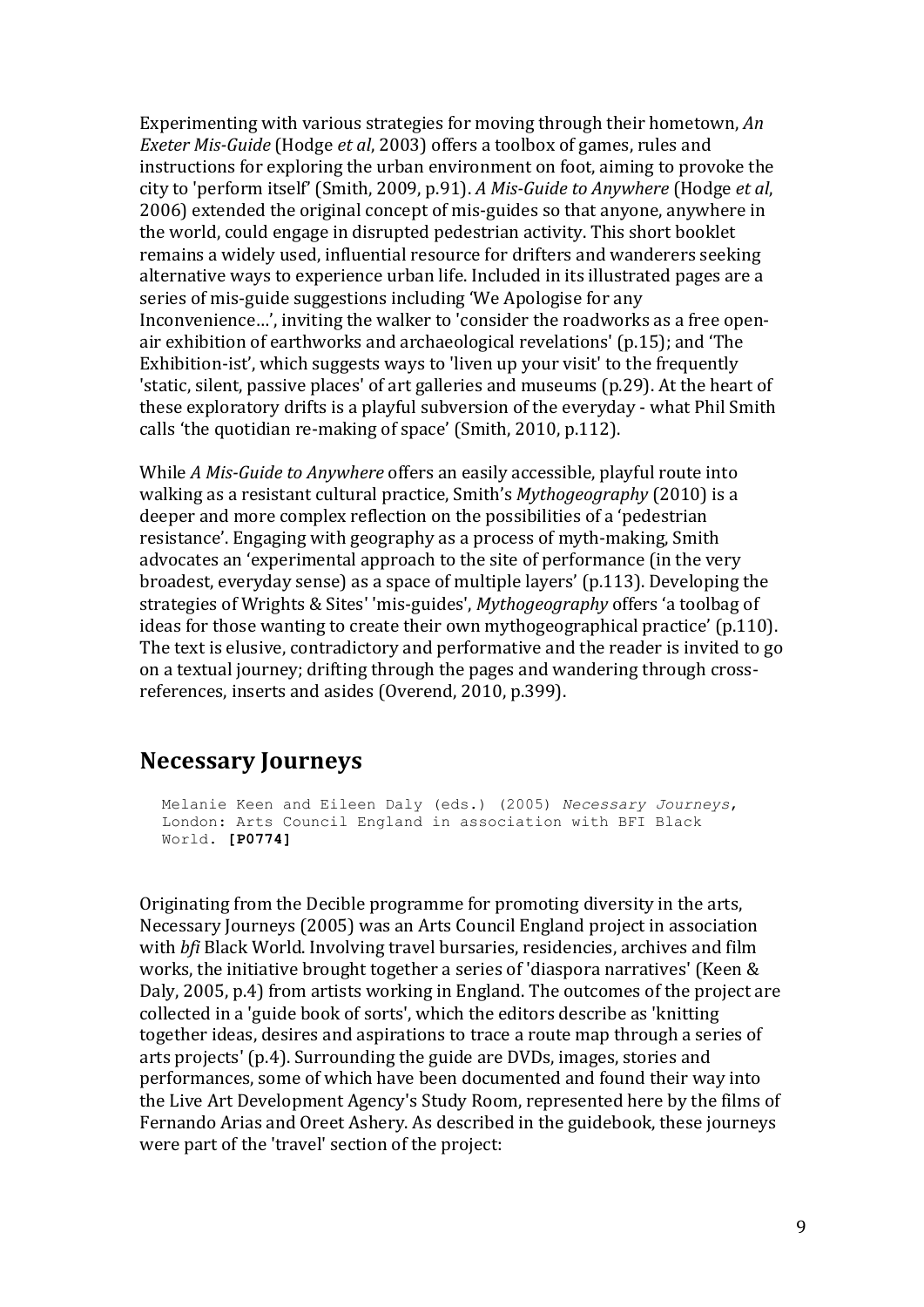An opportunity, in the form of professional development bursaries, was offered to artists working in digital media to make journeys (actual or virtual) motivated by a desire for adventure, renewal and reflection [...] The resulting journeys represent a spectacular geographical spread covering terrain both known and unknown viewed with fresh yet discerning eyes. From China to Patagonia, these journeys aim to be highly personal interactions with an unspoken past and an, as yet, indeterminate future. (Keen and Daly, 2005, p.17)

#### **Fernando)Arias**

Fernando Arias (2005a) 'Fernando Arias', *Necessary Journeys*, eds. Melanie Keen and Eileen Daly, London: Arts Council England in association with BFI Black World, pp.38-41. **[P0774]** Fernando Arias (2005b) *Necessary Journeys: press info*, Arts Council England. **[D0319]** Fernando Arias (2005c) *Necessary Journeys*, Arts Council England. **[D0393]**

The Patagonian trip was that of Fernando Arias, a London-based Columbian artist. Seeking 'tremendous isolation and an absence of people' (Arias, 2005a, p.41), Arias first travelled to his hometown in Quindío, Columbia, to interview his parents about their own sense of national identity and his recently acquired British citizenship. He then visited the rainforests of Columbia's Pacific coast and the Atacama desert to the north of Chile. The journeys finished at 'the end of the world' in Patagonia, a place that promised 'isolation' and 'absolute freedom' (p.41).

Video footage of the trip (Arias, 2005c) shows Arias experiencing this 'place of vast solitude' as a vulnerable but playful figure. Naked, in the shelter of snow covered peaks, he sings and shouts to the sky with nobody to hear him apart from his video camera. In a voice over, Arias interviews himself, attempting to understand the point of his trip and struggling with the personal nature of this journey, which is not always easy to share. Arias tells himself 'I love being miles away from humans' (2005c).

#### **Oreet Ashery**

Oreet Ashery (2005a) 'Oreet Ashery', *Necessary Journeys*, eds. Melanie Keen and Eileen Daly, London: Arts Council England in association with BFI Black World, pp.42-45. **[P0774]**

Oreet Ashery (2005b) 'Necessary Journey Travel Diary', *Oreet Ashery*, London: Live Art Development Agency, Unbound. **[D0796]**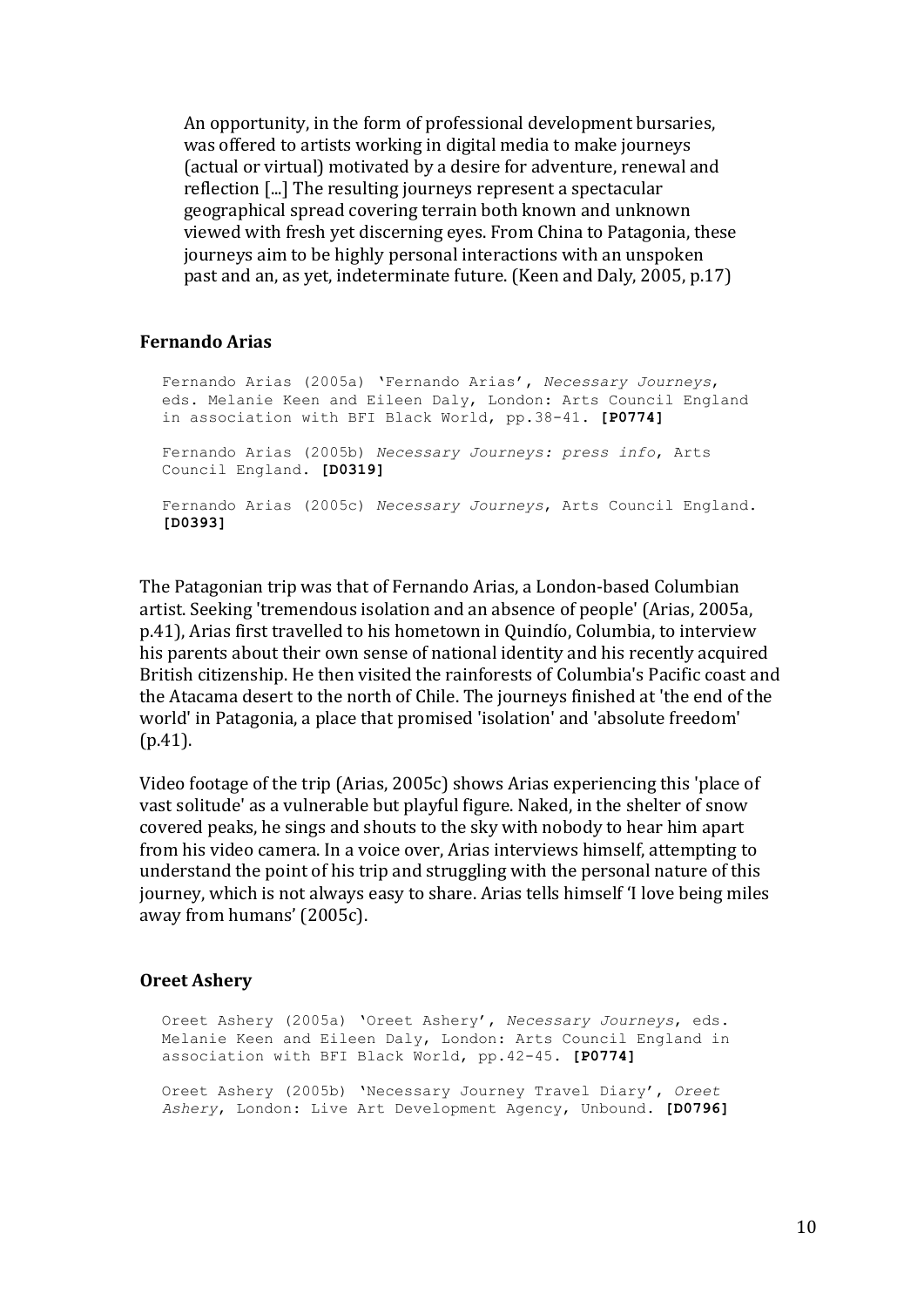For her necessary journey, Oreet Ashery, a London-based Israeli Jew, returns to her birthplace and explores her father's ancestry of indigenous Palestinians. Ashery focuses on the conflicts in the region and the positive relationships between the Jewish and Arab people. Setting out to 'find a number of connections by following the different pathways' (Ashery, 2005a, p.44), Ashery walks with her father in the Old City in Jerusalem and visits Peqiin - an Israeli village where Muslims, Jews and Christians lived together for hundreds of years. She also travels illegally across the Israel-Palestine border to meet a Palestinian architect. Evoking an emotive history of Jewish journeys, the video-diary of the trip is constantly in motion - moving roads from car windows, walks through streets and markets.

The border crossing at the Qalandia check point is risky and Ashery expresses doubts. However, 'in the end, a simple but powerful desire to communicate directly with a real person tipped the balance' (Ashery, 2005b). She travels on an Arab bus with a British passport and later, her safe passage relies on her taxi driver's negotiations with Israeli soldiers. In the video, Ashery reflects on this experience: 'Again, I feel part of a long Jewish history of travelling. This time it is the history of being smuggled through borders'. This necessary journey is a valuable reminder that not everyone is in the privileged position of being able to travel wherever they like.

For Ashery (2005a), this journey is an opportunity 'to ask questions, to talk' (p.44). Travelling to a region of conflict that is central to her personal and artistic identity, she is aware from the beginning that 'the journey itself is home...' (p.48). The theme of returning home after a journey recurs throughout the series of Necessary Journeys as artists from a range of cultural and geographical backgrounds return to England with new insights about their identity and nationality.

### **Francis)Alÿs**

Francis Alÿs (2005) *Seven Walks: London 2004-5*, London: Artangel. **[P0704]** Cuauhtémoc Medina, Russell Ferguson and Jean Fisher (2007) *Francis Alÿs*, London: Phaidon Press. **[P0911]** Francis Alÿs (2007) *Sometimes Doing Something Poetic Can Become Political and Sometimes Doing Something Political Can Become Poetic* (book and DVD)*, New York: David Zwirner*. **[P1475]** Mark Godfrey, Klaus Biesenbach & Kerryn Greenberd (eds.) (2010) *Francis Alÿs: a story of deception*, London: Tate Publishing. **[P1476]**

No guide on the use of journeys in Live Art would be complete without mentioning the work of Francis Alÿs. Alÿs was born in Belgium and trained as an architect before moving to Mexico City in the late 80s. As Mark Godfrey (2010) suggests, Alÿs manages to find 'poetic and imaginative ways to address the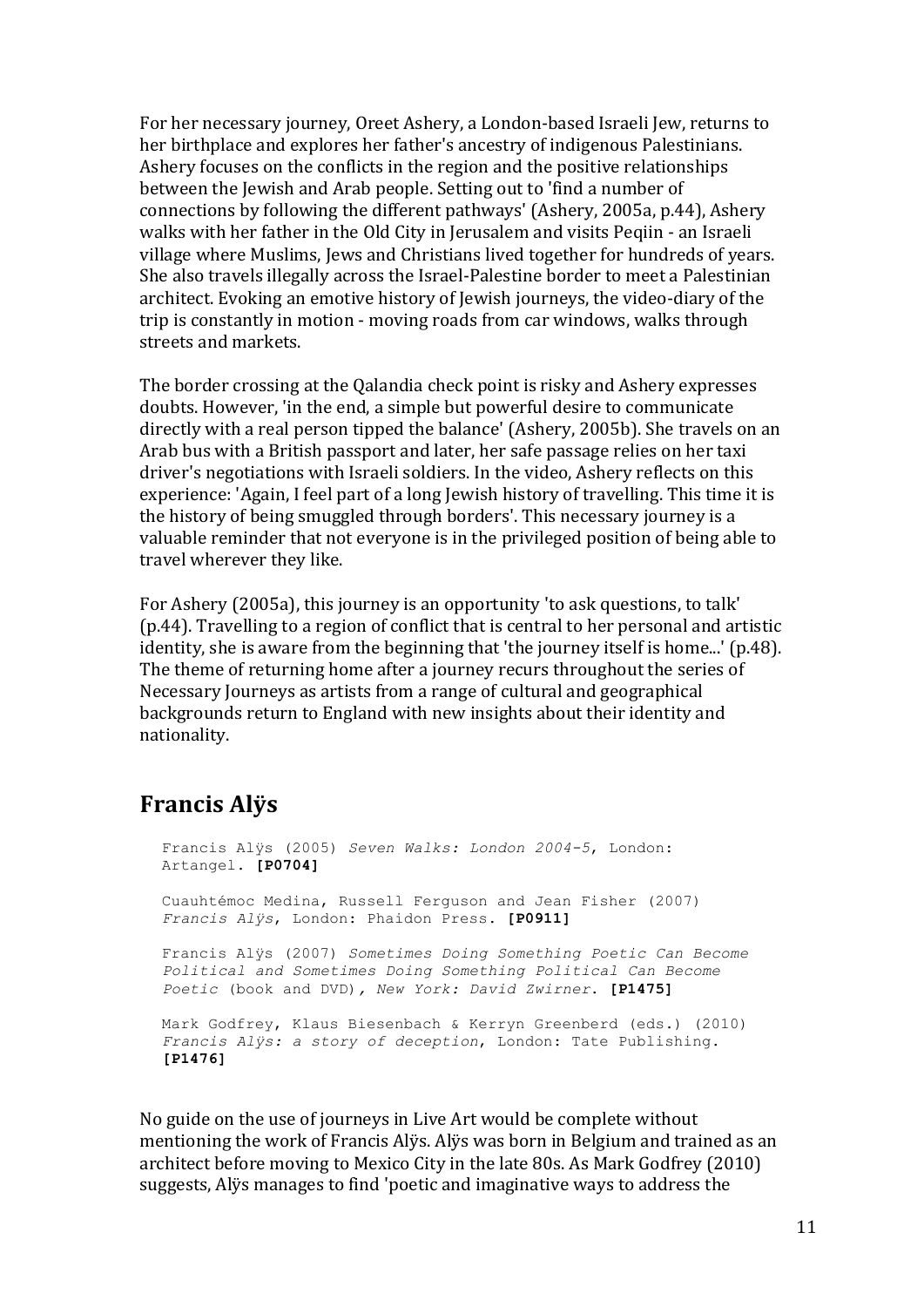urgent political and economic crises of contemporary life' (p.9). His work includes pushing a block of ice through the streets of Mexico City until it melts (*Sometimes Doing Something Leads to Nothing*, 1997); five hundred volunteers with shovels moving a sand dune ten centimetres (*When Faith Moves Mountains*, 2002); and film of a choreographed journey of sixty-four Coldstream Guards gradually entering into a group formation as they encounter each other, seemingly at random (*Guards*, 2005). The latter piece is beautifully documented in the illustrated book, *Seven Walks*, which also gives a valuable insight into the artist's process.

Alÿs' journeys address a range of issues and their political and artistic value has generated a huge amount of critical analysis and debate. The books selected here include a number of essays, interviews, photographs, plans and descriptions of a vast body of work. While the range of Alÿs' practice (which spans painting, live performance and film) makes it difficult to make any generalisations, his use of journeys often suggests endurance and manual labour and can be understood to comment on the imbalances and injustices that underlie the production economy of capitalist societies.

The rationale and ethos of this work is summarised in the title of the film (Alÿs, 2007) of his 2004 piece in which he followed the 'Green Line' through the city of Jerusalem; the line that originally separated Israel from Jordan. Throughout this walk, Alÿs' carries a leaking can of green paint, marking the route and making the line visible: 'Sometimes Doing Something Poetic Can Become Political and Sometimes Doing Something Political Can Become Poetic'.

# **Pointed)Arrow**

```
Pointed Arrow (2011), Yorkshire On-land Boating Club, CIRCA. 
[D1868]
```
Pointed Arrow is a Leeds-based collective of artists that makes journey based work together. Engaging with notions of space and place, the group explore how people's environment shapes their sense of self. As they travel they listen to the people and places they encounter and often ask them to contribute or respond in some way: writing about what they value, or joining the company in performance or action. They have explored pirate myths along the south coast of England, followed the Pilgrim's Progress and travelled Britain's Great North Road.

For *Heave* (2009), the company created The Yorkshire On Land Boating Club to push, pull and carry a boat over a hundred miles round the county. For just under a month, The Yorkshire Straif travelled over fields, roads and canals, through the cities, towns, villages and dales of the county. The film of the event documents the experiences of the crew as local people are asked to write what they value on the hull of the boat. From bikers in a layby *en route* to Bradford, to graduating students, and pupils at a local primary school, the team meet over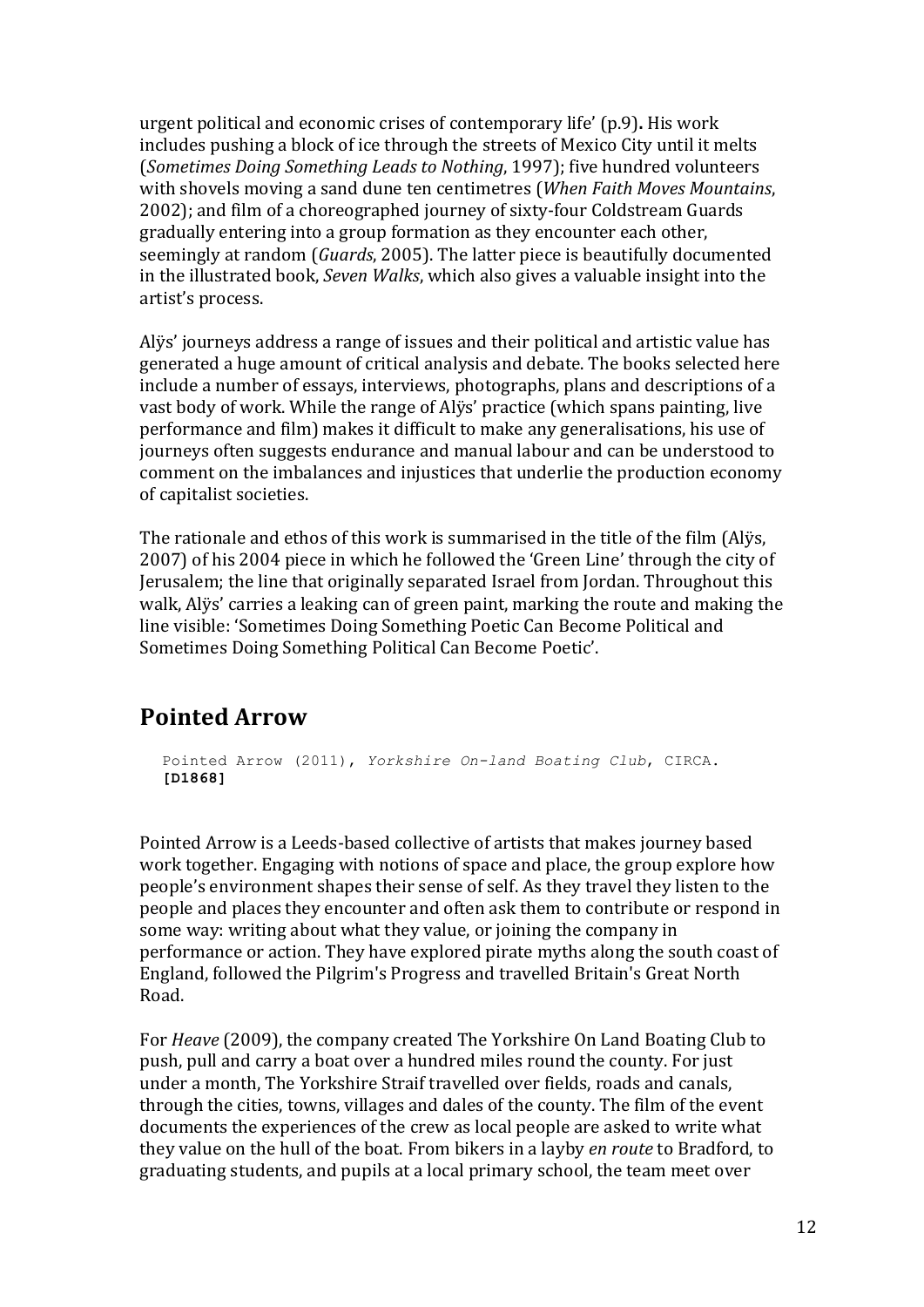two thousand people on their journey and stumble across countless acts of kindness and generosity.

Of course, not everyone they encounter is sympathetic to the project. In Leeds, the local authorities evict the boat from the city centre for being an event, a vehicle and, despite the wind turbine attached to the hull, an environmental hazard. However, as with many of these journeys, despite inevitable moments of antagonism, *Heave* appears to touched many lives and the team experience far more positive responses than negative ones. Ultimately, the journey provides an opportunity for Pointed Arrow to reach out to the local community and to meet people who may not usually encounter Live Art. At one point in the journey, as the tiring team heave the boat through rural Yorkshire, they are invited into one woman's home for refreshments. As they leave, she waves them off and tells them it is an event she will remember forever.

### **Lone)Twin**

Lone Twin (2000) *Walk With Me, Walk With Me, Will Somebody Please Walk With Me*. **[D1330]**

David Williams and Carl Lavery (ed.) (2011) *Good Luck Everybody: Lone Twin - journeys, performances, conversations*, Aberystwyth: Performance Research Books. **[P1619]**

Esther Pilkington (2011) 'The Journeys of Lone Twin: traces, stories, narrations', *Good Luck Everybody: Lone Twin - journeys, performances, conversations*, ed. David Williams and Carl Lavery, Aberystwyth: Performance Research Books, pp.67-75. **[P1619]**

David Williams (ed.) (2012) *The Lone Twin Boat Project*, Devon: Chiquilta Books. **[P1868]**

Lone Twin (2012) *The Boat Project: maiden voyage*, Lone Twin Programme Guide. **[P1871]**

Gregg Whelan and Gary Winters began working together in 1997 and have since created over thirty projects. Their work playfully engages with themes of community, endurance and journeys. Esther Pilkington (2011) describes their performances as 'events in which stories are narrated' (p.72). These stories are often collected through the journeys that Lone Twin undertake, sometimes through travelling with their work and sometimes through tasks that they set for themselves. They have toured theatre shows, dragged a telegraph pole through a town centre, pushed barrels of equal weight to their bodies, repeatedly crossed a bridge, got lost in a city at night, and constructed a sea-faring boat with people's donated wooden objects. These diverse projects can be characterised by 'participatory and optimistic energies' (Williams and Lavery, 2011, p.5). Like Pointed Arrow, their work often invites collaboration and a sense of working together to achieve something.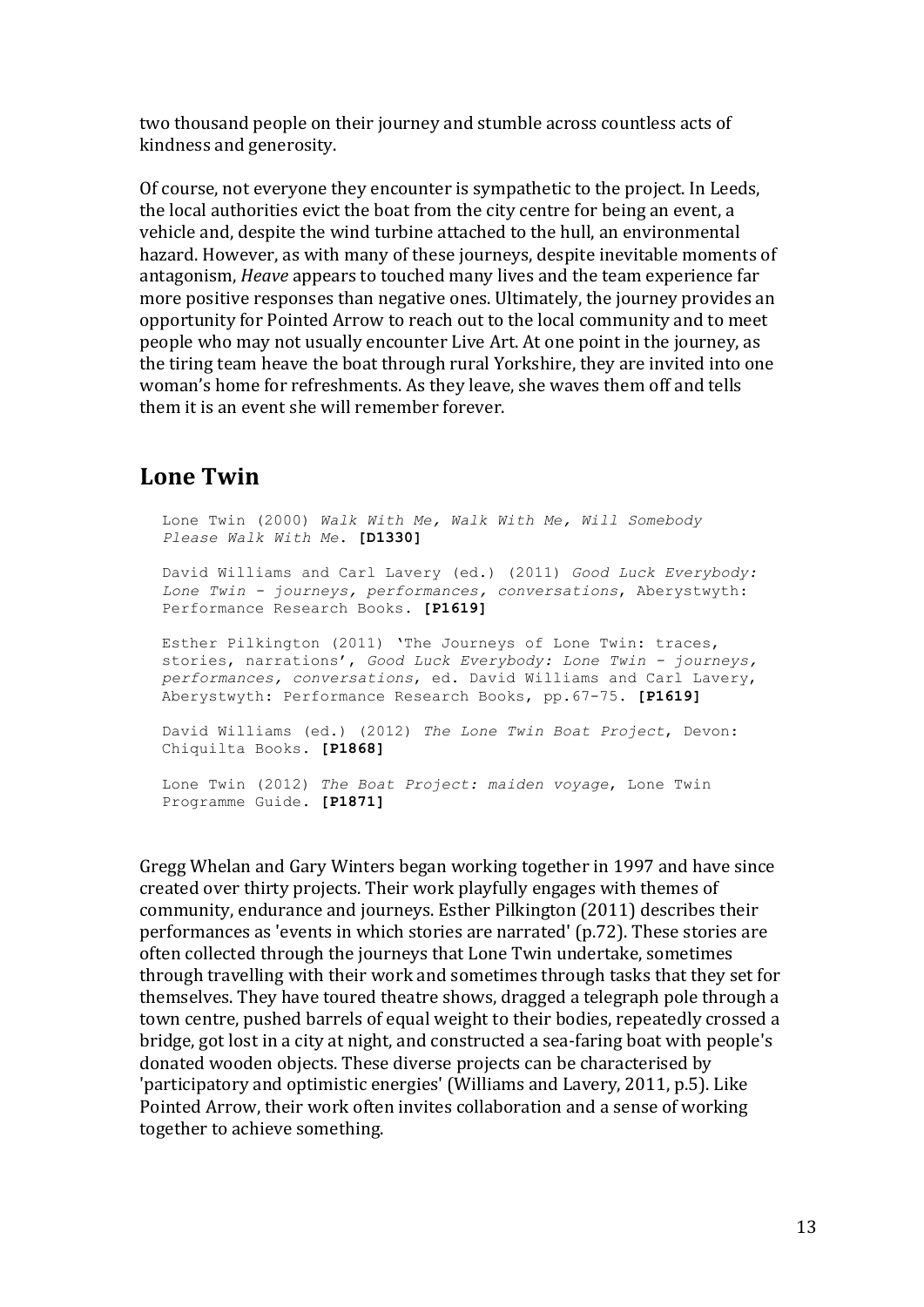Lone Twin's performance-lecture, *Walk With Me, Walk With Me, Will Somebody Please Walk With Me* (2000) is a retrospective of the duo's walking performances. Using a presentation format with a projector screen and two microphones, the piece is delivered through '159 points, 12 clips, 2 MPEGs and 7 made-up stories'. The people and places that Whelan and Winters encountered are recounted through quotations, gesture, video, anecdote and song. Recurring throughout is an official tour narrative with the place names and dates removed: 'Welcome to  $\blacksquare$ , the building reclaimed from the water in 19 $\blacksquare$ , and later 'this is an archive photo taken before the invasion of  $\qquad$  and just after the discovery of  $\blacksquare$ . Juxtaposed with the personal, human stories of their travels, these sections seem to imply that places only have any real meaning on an individual and relational level.

In 2012, for *The Boat Project*, Lone Twin took this desire for human encounters a step further. Inviting residents of the South East of England to donate wooden objects that had some personal meaning for them, they asked 'how does one actually make a boat out of stories and lives?' (Williams, 2012, p.29). After the initial idea, the project took over ten years to complete and was finally made possible by a major commission for the 2012 Cultural Olympiad. Later in this Guide is an extended reflection on the inaugural public event for the boat, which was named Community Spirit and launched at Emsworth in Hampshire in May 2012 (see pp.26-29).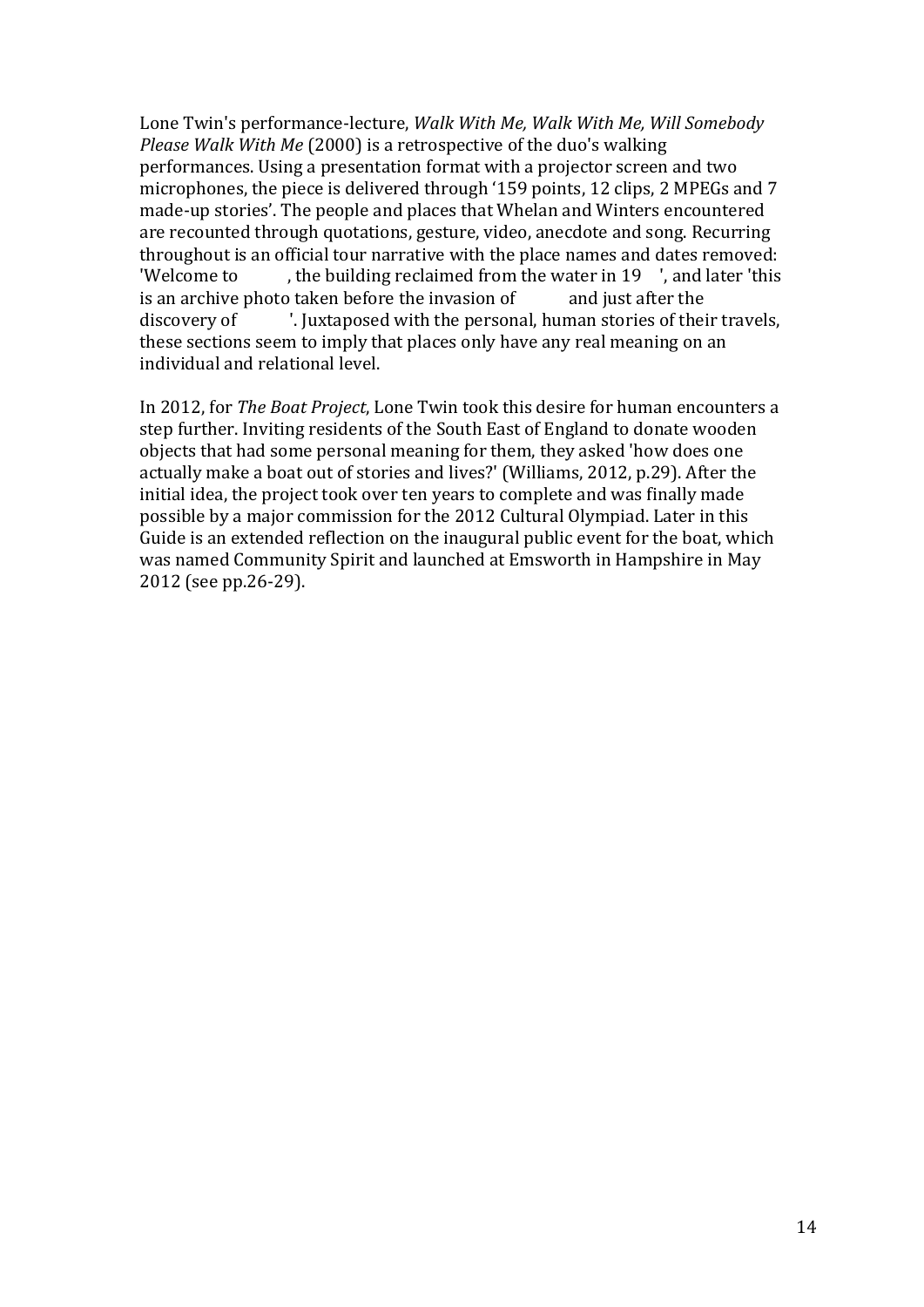# **An)interview)with)Kieran)Hurley**

Kieran Hurley (2012) *Hitch* (script), unpublished **[P1965]**

In June 2009, the thirty-fifth G8 summit took place in L'Aquila in Central Italy. Leaders of the world's richest nations came together in a city that had recently been devastated by an earthquake - a last minute change of venue that brought heavy criticism of opportunism against Silvio Berlusconi's government. A high level of activism surrounded the event and many travelled to L'Aquila to protest in solidarity with local people, against a range of issues from climate change to nuclear policy. Amongst these traveling protesters was Kieran Hurley, a Glasgow-based performer and writer.

Hurley decided to hitchhike his way to Italy, hoping to meet people along the way and to gather a sense of how people throughout Europe were responding to the global events that the summit intended to address. This was a journey into the unknown that relied on the kindness of strangers. As he traveled, his journey could be accessed through an installation at the Arches arts centre in Glasgow, which was regularly updated with reports, videos and images from his trip. On his return, Hurley created *Hitch* - an hour-long theatre performance through which he narrated his journey, accompanied by a live band. The story of the people who he met and the relationships that he formed *en route* offers a powerful meditation on the real need for human relationships as a basis for a new society that would no longer be driven by market forces and large-scale conflict.!

During a recent tour of the show, I met with Hurley in a pub in Camden and asked him about the political and artistic outcomes of his journey to Italy.

**David Overend**: Early on in *Hitch*, you talk about 'racking your brains', trying to remember the original point of the journey to L'Aquila. Did the process of making the performance help you to arrive at an answer to that? Is it all clearer now that *Hitch* has existed for a while?

**Kieran Hurley**: I think that I now have a clearer sense of what *the show* is doing. Given that one of my main intentions on going on that journey was to make a show, then those two things are connected. But I don't think I have any clearer a sense of what it was I hoped to get out of it before leaving. Having made the show, there are two things that exist in this world: the show and my experience of the journey (that doesn't exist in the world in the same way as the show but it exists for me). And sometimes when I'm talking to people, who occasionally refer to the summer of 2009 as when *Hitch* happened, well that wasn't when *Hitch* happened, that was when I hitchhiked to L'Aquila. That was a committed event that lasted a number of weeks: it wasn't a theatre show. And those two things are distinctly different. So I have a clearer sense, I think, of what the show does, and what its enquiry is, and what it's about, than I had when I was setting out to make it. That doesn't necessarily mean that I now have any clearer a sense of what I hoped to get out of the journey at that point.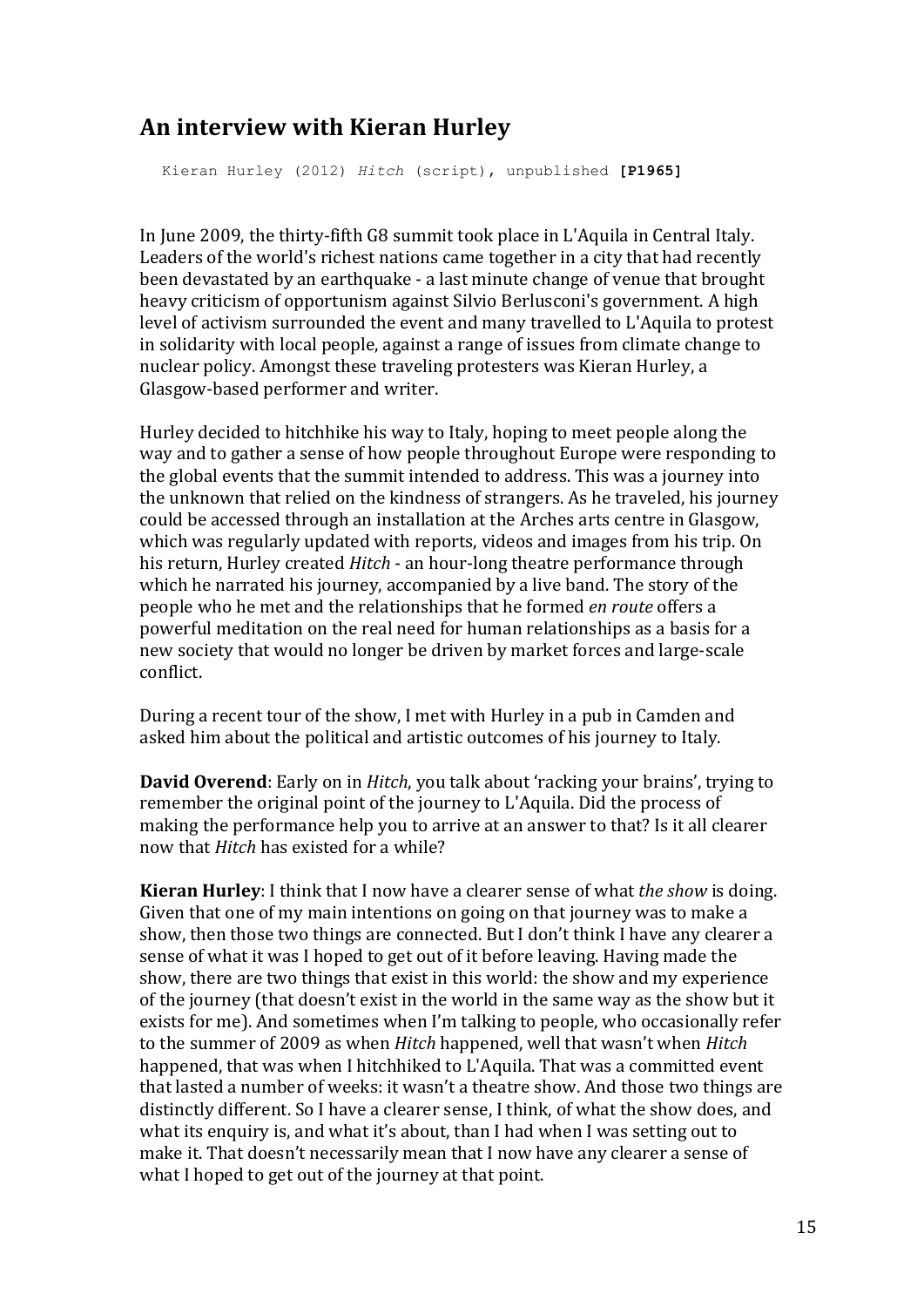**DO**: So was this a conscious process of finding out what your politics were in relation to this big global event, by going on the journey?

**KH**: One of the inevitable consequences of conditioning a real-life experience through the process of making art, and distilling it down into a one-hour narrative, is that things will inevitably become functions for something else... I wasn't necessarily trying to figure out *my* position on the politics of that. I (me, Kieran in the real world), even at twenty-three before going on that journey, had a much clearer sense of my own politics, and my own engagement with anticapitalist activism, than the slightly represented version that you see on stage in *Hitch*. That doesn't mean that it's not true and it's not real – and that the fear and doubt that I experienced in the show isn't real... I was really interested in exploring the questions of what the purpose of political protest might be in a world where it seems like there can be no change. And I don't have any big answers for that. The fact that I don't have any big answers for that is really present in the show. But what I was interested in doing, for me on the journey, was to find out what some other people's thoughts were in relation to that. Sure, to inform my own, but I had a pretty good instinctive sense that it was still of value. But I was interested in garnering different responses to that event on my way. And in the narrative of the show, in order for me to be the conduit for that, I have to assume a level of naivety that is maybe slightly exaggerated.

**DO**: You mention your experiences of encountering other people being part of the rationale for you setting out on that journey. It came across very strongly to me that the people you met – the moments of encounter – are the important reference points along the route. Often those happen on the road (in the car on your way to Leon, on the bus on the way to L'Aquila), but then maybe more of them happen at points of rest in the journey, at moments when you arrive somewhere, when you stop your own movement and you encounter people who inhabit certain places. Is it all about forming relationships rather than the journey?

**KH**: I think it really is. Its take on anti-capitalist politics is pretty thin on the ground if we're being honest. The original concept was an inquiry around using a journey as a way of engaging in different interactions with different people *on the move*: asking questions about the purpose of political protest in this world – the phrase I hit upon was asking, 'where have we come from and where are we going'? That encapsulates the journey but also the act of protest and the space of questioning that a protest opens up as well. But in terms of what you're saying about places of rest being places where reflections happen. I think there's something interesting about the experience of hitchhiking where actually it's when you're physically moving (as long as you've not been picked up by someone dangerous, which luckily never happened to me), it's when you're physically moving – physically on that active journey – that those conversations come about. Because the place of anxiety, turmoil and stress comes from being rooted to the spot by the side of a road, and just not knowing if you're going to get picked up. So you're on the road; you're on the move; you're rootless. But you're physically still. You get taken up into someone's car. The car is moving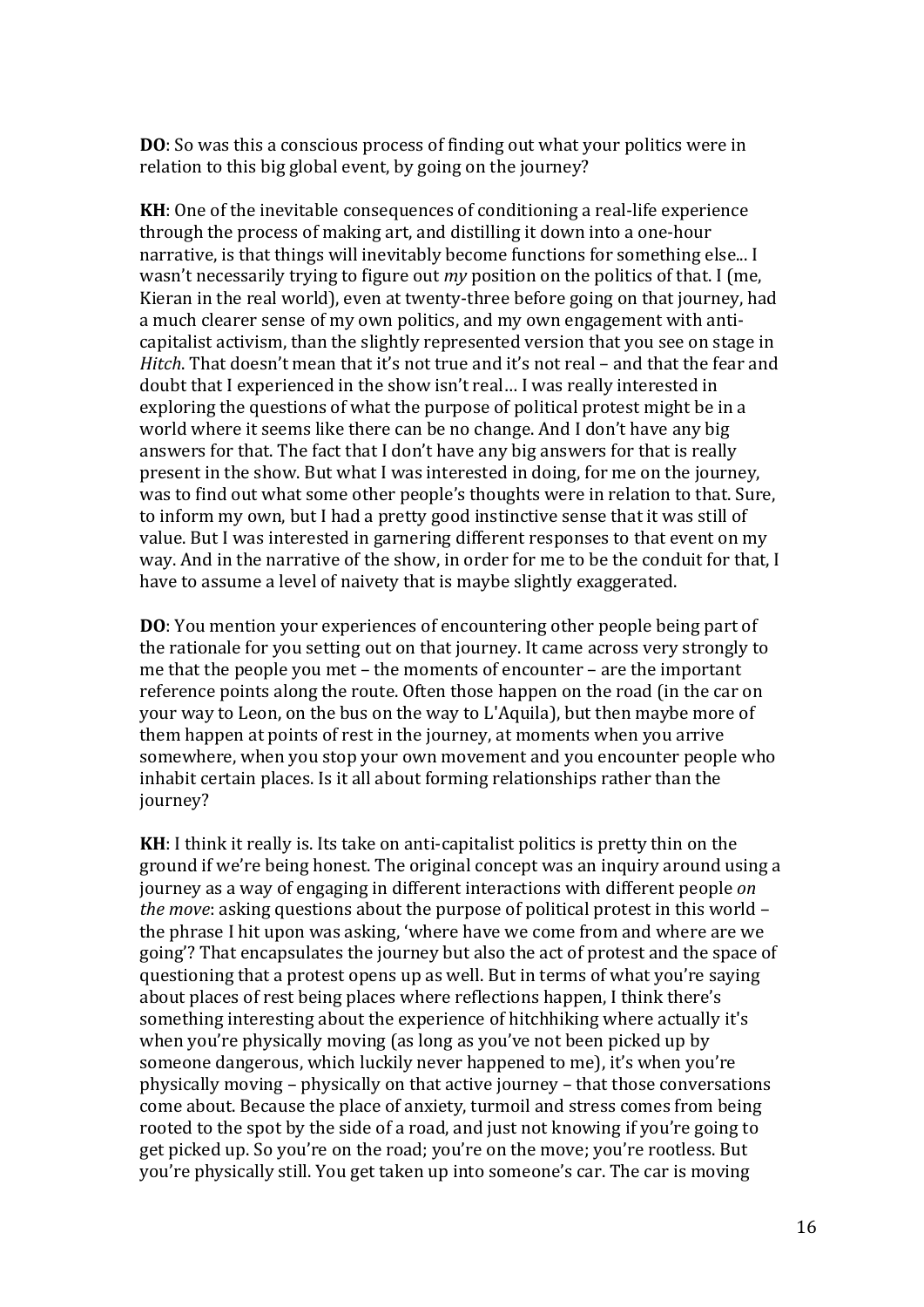through space at a high speed but you're temporarily rooted in someone else's story ("so what are you doing?", "oh, I'm going to a wedding"). So now we are together in this space, and we're rooted in here, and this becomes a place of respite from the turmoil and uncertainty of not knowing if we're going to get a lift. So those places of rest, apart from in the bus to L'Aquila when it's not a place of rest, are places of communion with others in the shared space of the inside of a car, which is moving. That's part of why it's restful – you're making progress... I want to draw out the tension between being still and rootless and in a place of turmoil, and moving, in the passenger seat of a car, but finding respite in someone else's journey.

I also want to answer the other part of your question, 'is it about relationships more than anything else?' Yes, I think this show sets up a context that is very much about a kind of postmodern loneliness and isolation; late-capitalist loneliness and isolation. Looking out at the rows of cars at night – the rows of red and white – thinking about how I was told that we spend more of our lives waiting at traffic lights than we do kissing. I've used the word 'loneliness' many times throughout. Even before the act of hitchhiking I think I set up a sense of feeling a lack of community in the world, and feeling frustrated by that. And part of what the show is about is a journey in search of solidarity and communion and community with strangers. So Gabriel's in the car and he's talking about people on the tube and how nothing would ever move forwards if we all had these force fields around us. Now of course that's not literal but that is what people are doing on the tube anyway. So I think part of what the show is about is searching for an antidote to a kind of twenty-first century urban loneliness. And it so happens that communion and solidarity around a broad shared political cause is the medium for that. But actually I think it's about a search for human relationships – a search for solidarity.

**DO**: So how does that translate to your relationship with the audience? You talk about a dynamic between the stillness of these moments of encounter and the moving on, often on your own. There's a marked difference between the state that you are in, as the person who has gone on this journey and actually done something politically active (albeit something that you were not entirely sure about the end point for), and the audience who are sitting there watching – located and still. Is that dynamic something that you were aware of as you started to make this show?

**KH:** Not explicitly as something that I intentionally wanted to explore. Only insofar as I knew that I wanted to make a piece that would exist in a studio theatre context. So I was aware that the audience would be still and I would be standing, telling a story. The audience are on three sides and actually the original set up had the audience on three sides over a playing space that was approximately the same dimensions as your average family-sized car. There's still a brief allusion to that in the show when I mark out the space as a meter and a half wide and three and a half meters deep. But the main purpose of that is to have the audience visible and aware of each other, and close in to me. A huge amount of what I'm doing as a performer in that show is digging deep into some sort of version of myself, which comes from a place of, I think, genuine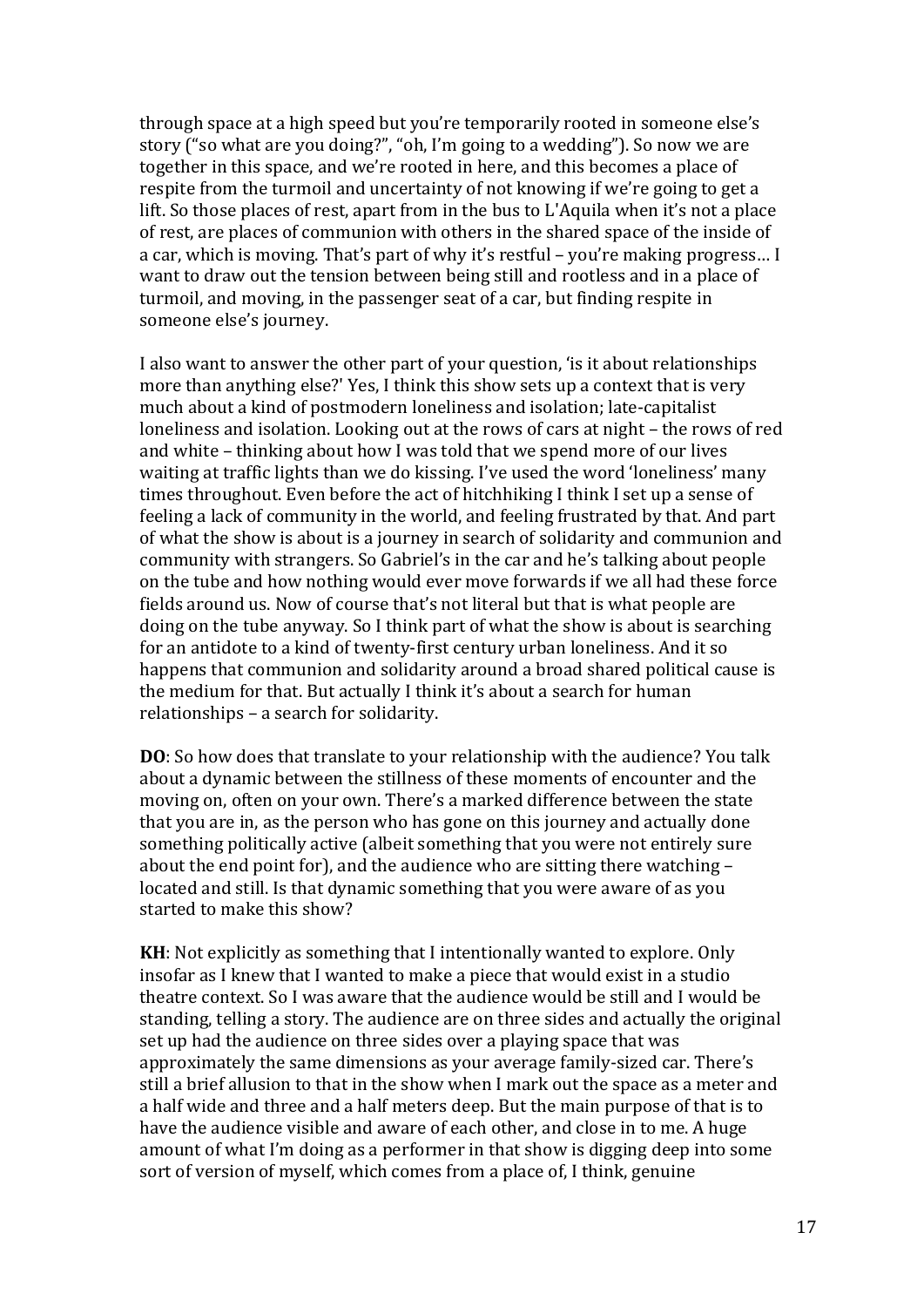authenticity, and is about my own fears and vulnerabilities and anxieties. And really trying to relive that – trying to recapture what some of that was; to spill it out a little bit and ask the audience to hold that with me for a while, in quite a tender way. So I suppose I'm asking the audience to form a kind of community of solidarity. On some level, I'm asking the audience to make manifest the kind of community of solidarity that the journey itself was a search for. But whether or not there was a strategic intention between the movement that the story recounts and the locked stillness of the audience in their seats, as a paradoxical thing... It wasn't necessarily something that was a strategic thing.

**DO**: For me, when I first watched the show in the Arches in Glasgow in September 2009, I had a strong feeling of *not* doing what you had done. And that politicised me to a certain degree because I felt that you were doing something. There was an agency there that I wasn't exercising.

**KH**: It's interesting because I think that changes between audiences. The people who tend to get the most out of the show politically are people who would consider themselves in some way fundamentally dissatisfied with how the world works, politically left of centre, not necessarily identified with any kind of activist engagement with the world, and who would probably empathise with feelings of fear, anxiety, loneliness and self doubt of the experience. Lots of other people get different things from it on different levels. But I don't think that experience that you've described – of feeling aware of your own stillness in relation to my decision to move through space and to act – I don't think that is everyone's experience of it. I'm speculating here but I know I have played to slightly more activist crowds and actually felt kind of sheepish. Like I wanted to say, 'look guys, I (me, Kieran – not the guy in the show) really, really know how limited a march from A to B is. I'm really, really aware of the need to radically reimagine the way in which we express dissent'.

I've got friends who are much more radically involved in grass-roots, anticapitalist political activism. And the show is talking on terms that aren't necessarily engaged with the nuances and the radical politics of the discussion that those communities are having. I think that the politics of the audience massively changes what that experience is and I think that for many people, in many ways you could say – almost accidentally – its intended audience, there is something in what you're saying about that being still in a space reflecting your own lack of political movement. But for many, many people who have engaged with the show, that stillness does not reflect their relationship with political activism.!

The show's quite deliberately light on my own politics and my own political analysis. There's many people who are better orators that I am, who will give a better, more inspiring account of an anti-capitalist analysis that makes a case for the politics that I might ascribe to. That's not what I wanted to do with the show. What I wanted to do with the show was use a journey and use the framework of a political process as a way of exploring things to do with isolation in contemporary society. The story is more about societal isolation and the radical necessity of community than it is about any big political analysis. As such, it's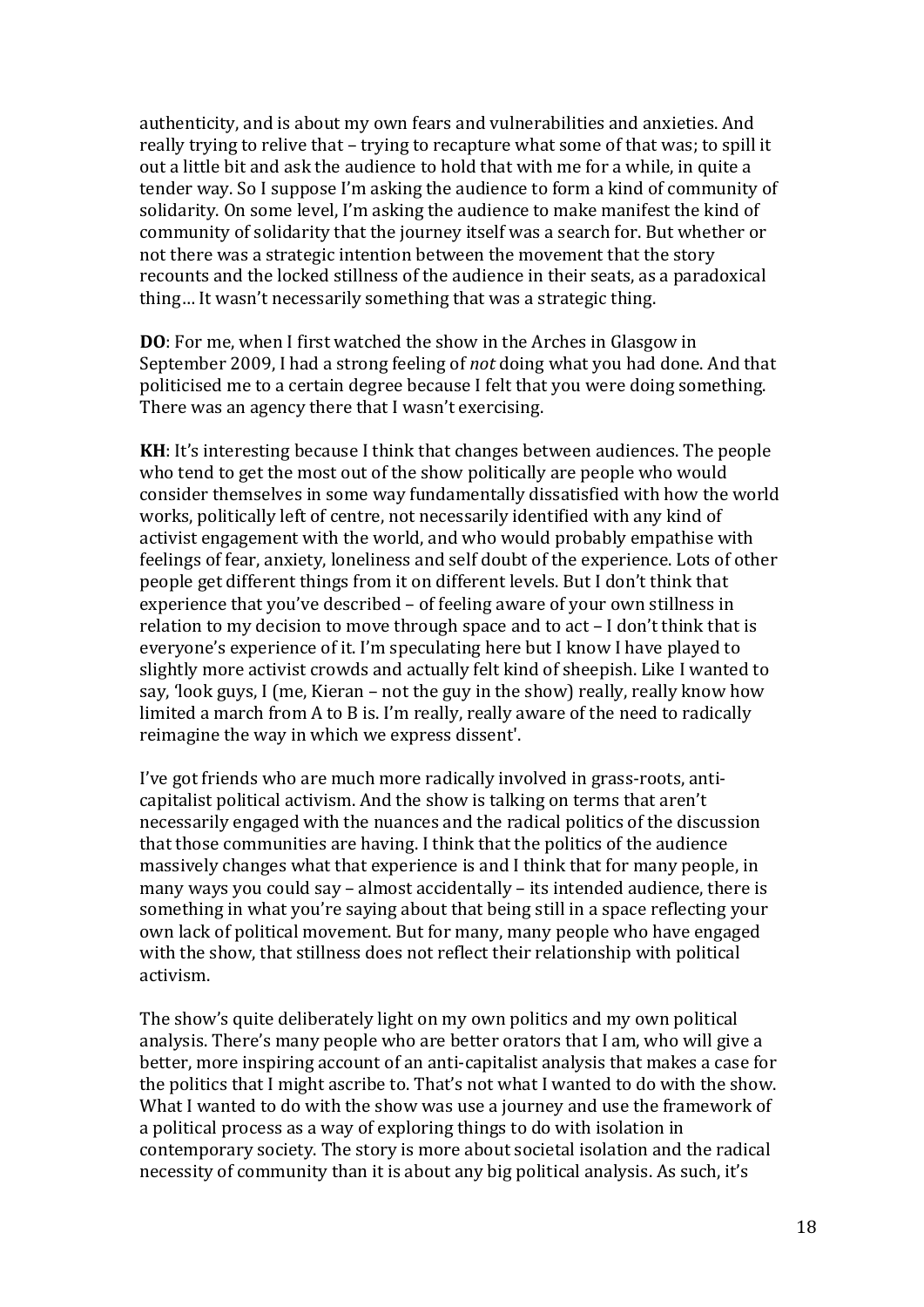really light on its politics, and as such, the naivety of my persona is emphasised. So there's been times when I've played to audiences where at least a large contingent of the audience are actually quite 'on-it' with their radical politics. And actually, in those moments, the distance between the me who I think I am, and the me as the character in the story, actually feels slightly embarrassing. It's something that I have an uncomfortable relationship with anyway – that persona. It's one of the reasons why the next thing that I did wasn't an autobiography. Even in contexts when I'm playing to people who aren't an activist crowd, I feel slightly shy about painting myself as this wandering hero.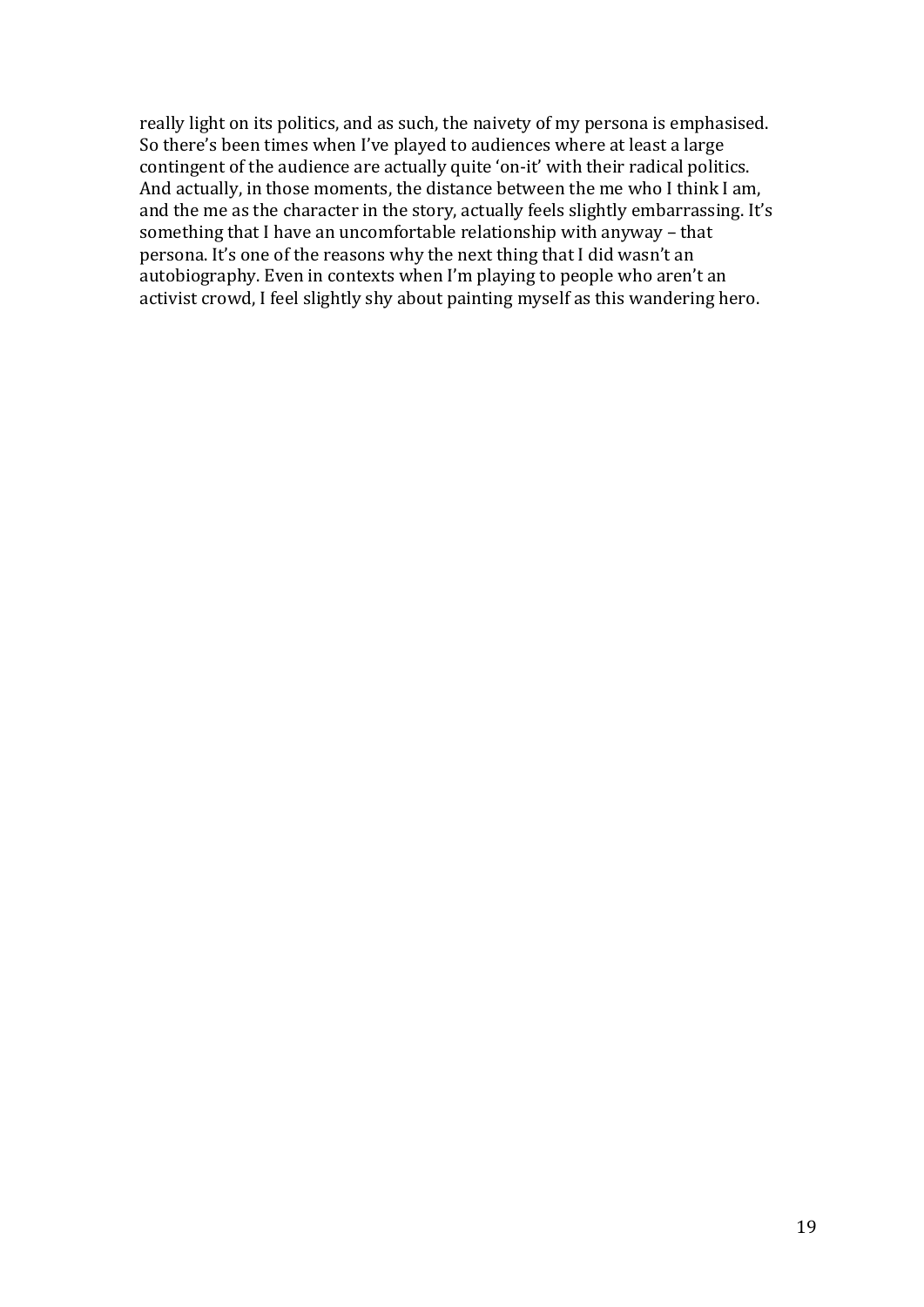### **Ice And Sapphire Conjure Flame Nic)Green**

A version of this paper was presented at the Arches, Glasgow, September 2011 at *the Making Routes launch event.* 

This is a performance about journeys.

Or perhaps this is a reflection on some of the journeys I have taken within the last eighteen months, which have had a significant impact on me, that have influenced my work, my value systems, my beliefs and my practices.

Or perhaps this is a kind of journey in itself.

### **May 2010, Southwest Scotland**

I decide I am going to walk from the house I am living in at the time, to the sea and back again, following the river Annick, which runs close to the house I am renting. I decide that I should leave before sunrise, and make this journey in silence, and without food. I pack water, some extra socks, a jumper, a tent and sleeping bag, and that's about it. The evening before I leave, I make a small circle of stones in the garden, where I will stand at dawn for a moment before I set off, to try to identify some meaning relating to why I am embarking on this small journey of mine.

Originally I had planned to do this walk as part of a process which would culminate in a paper which I would submit for my Ecopsychology module as part of the MSc I was studying in Human Ecology, but I didn't write about this in the end, as my journey became about other things, which somehow weren't conducive to assessment, academic referencing, and the standard structures of an essay. So I kept it just for me, as something else. A secret journey, for which I was mostly alone, except for, of course, the animals and animate world that I passed by and through. Having never really spoken of this journey with anyone, I thought today's event would be a good place to do so.

### **May 2010, Southwest Scotland**

I close my eyes and listen to the wind passing over my ears.

Without food you get a little more tired, more quickly than normal and I stop for a rest, and fall asleep for a while by the side of the river. It is a nice spot, where the water is shallow, and it makes a satisfying, comforting noise as it passes over the stones on the riverbed. When I wake up, it is warm and the sun is shining and making the pebbles around me radiate with heat. I stand up slowly and put on my pack, and there, completely to my surprise and absolute delight, is an otter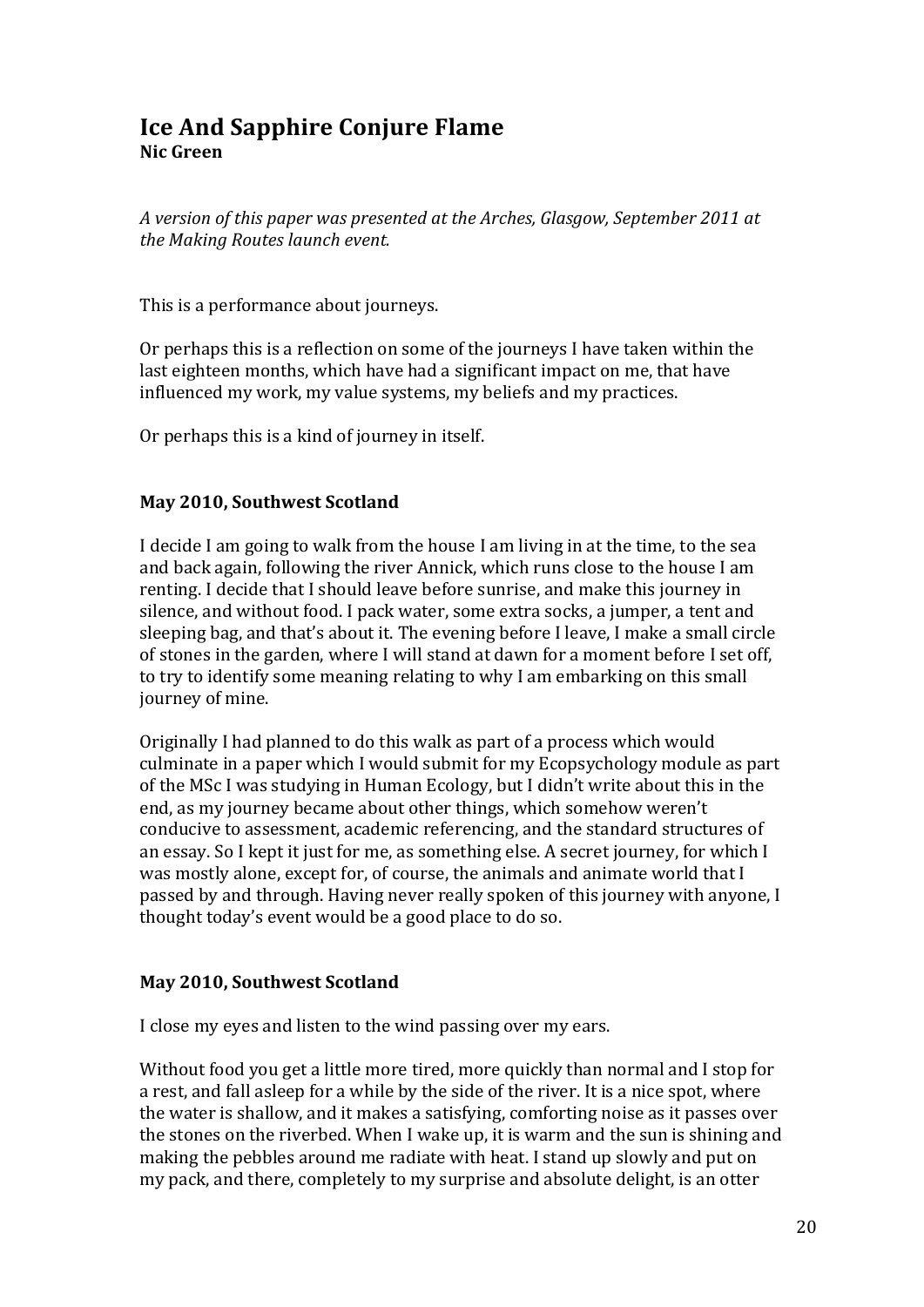standing next to me. It stops dead still for a moment, and then dashes into the water, causing a great deal of splashing and noisiness as its velvety shape escapes from my gaze. I wonder how long it was there, checking me out and watching me as I slept. This is the first and only time I have ever seen an otter. I wonder for a moment if this is the first time the otter has ever seen a woman, but I doubt this very much.

No one walks here. There are no paths, no means of easily and leisurely meandering along the riverbank. Everything is a mix of clambering through shoulder high brambles and thorns, scaling the sides of river banks, tentatively crossing water on the stones, cautiously climbing the fences of cattle fields, and nervously crossing a single, dilapidated beam - all that is left standing of a onceused bridge. I try not to look down, and to concentrate on all those balancing poses I've been practicing in yoga.

#### A note about crossing rivers:

For my whole life. I have always looked for a combination of stones dotted width ways across the river, which would allow me to hop straight across the water, directly from bank to bank. On this particular journey. I realised the shortcomings of this method of finding a route across the waterway. Very rarely did such a convenient arrangement of stones appear - especially given that my legs are quite short, and the water level was quite high. So when looking for crossings I began to widen my scope, extend my field of vision. I would look down the river lengthways, and plot a divergent path of stones, which snaked left and right across the water, eventually arriving safely at the other side. This meant I was on the water for a much longer time and distance, but it was well worth it, as there was far less danger of falling in and getting very wet. In the end, it turned out that the best way was to think of my journeys across the river with longitude, and to resist the urge to look for the fastest, shortest route. During this realisation, I wondered if this urge of mine, this instinctual shortcutting, is/was part of my postindustrial, twenty-first century upbringing. Eventually, I was able to stop charting the paths at all and step onto a rock in the river, knowing that somewhere downstream, I would come safely to the other side.

Later on my journey, I see a flash of blue dash upstream as I plod slowly toward the river's end. This is the first time I have ever seen a kingfisher.

- An Idea about a performance for the birds

- An idea about a performance where a chorus of children leads an audience through a landfill, and into a forest. There is a deer on the way, picking through the remains of all our mess.

- An idea about a performance, where I can pack down and carry the parts of the dwelling I am living in, on a wheeled cart from place to place. I can have a series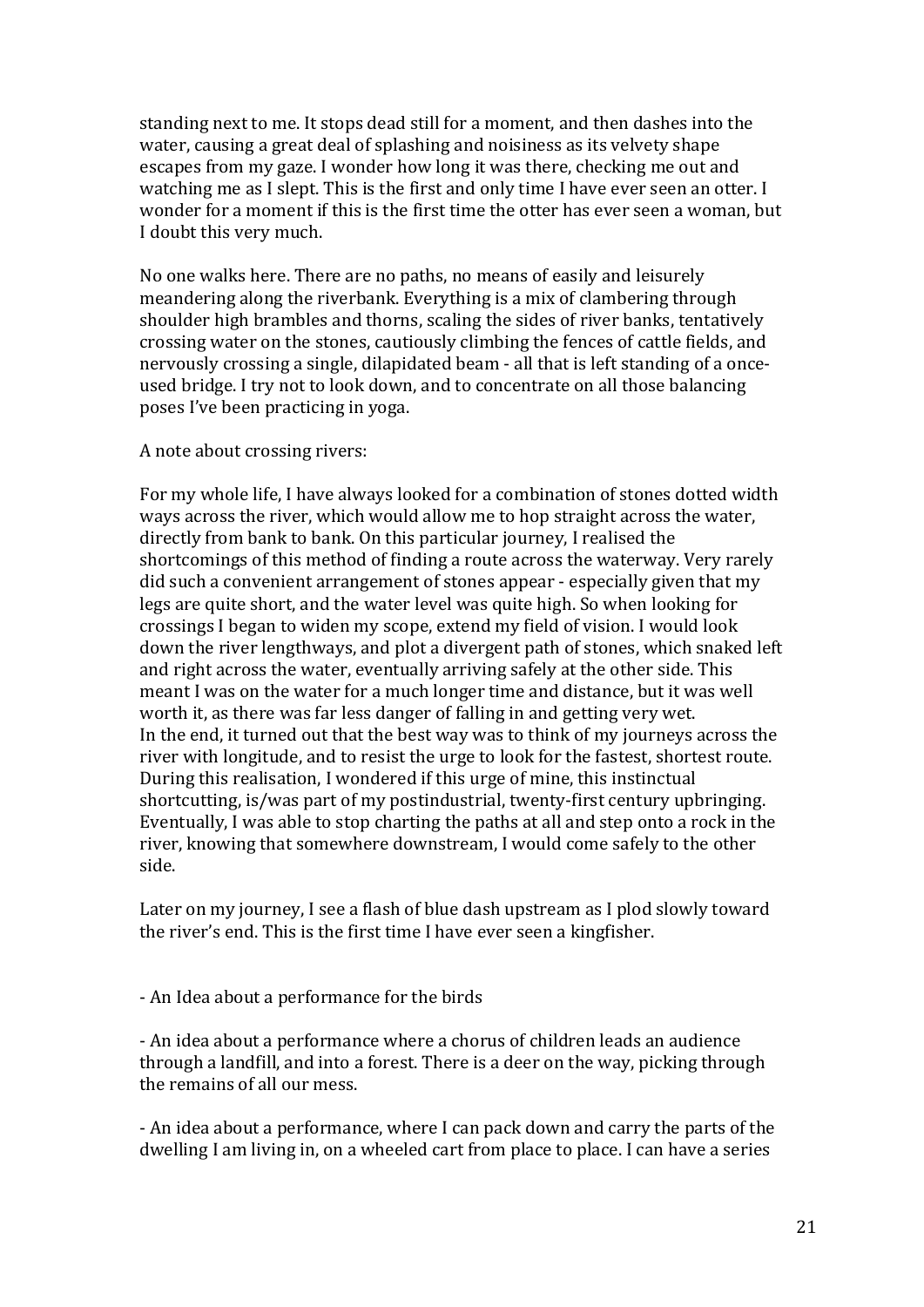of housemates in each place I go to and we can help each other live here. These people are the audience.

#### February 2011, Central North India

I have been in an ashram where I have eaten the same meal, three times a day, for one month. Everyone from the West is either constipated or has diarrhoea. I am faced with the ludicrous realisation that I have travelled seven thousand miles to try to understand what it means to find stillness. They tell me in this ashram - a lonely Jain temple among rice fields - that shortcutting is an aspect of the Tamas Guna, which is the Guna of darkness. They emphasise the value of long, thorough, authentic process. They feel things that matter should be worthy of lifelong engagement and focus.

The monks here pull out all of their hair as an act of austerity, and walk naked, with their only possession - a brush made of peacock feathers, which they use to gently move aside any floor dwelling, living creatures that may be in their path, so that they will cause them no harm. They believe in the fundamental notion of Ahimsa (non violence), and absolutely no killing. They believe in a general principle letting things live, wherever possible. They believe your soul lives through one hundred and eight different bodies. A vegetable is a different category of body to the beetle, as the second one feels more, and can feel when you cause harm, or traumatically take its life. The Jains see souls in rocks, in bacteria, in plants and in mosquitoes. They see souls alive everywhere, in everything, moving through an epic journey of lifetimes. You never know where you or another is, on this journey through lifetimes so according to the Jains, we are always in the unknown midst of a voyage spanning one hundred and eight different bodies. Next you might be a dung beetle, and you may have just been a tree. The important thing for them is to respect the journeys of the souls around them, and to try to do the best job you can, on whatever part of the journey you are!on.

### **February)2011,)Northeast)India**

I am in the Himalayas and it is minus twenty degrees. At four thousand meters we come across a dog, alone, as if he is waiting for our arrival. In the evening I throw him the leftovers of our meal and he spends all the entire night on the top of the hill, howling into the darkness. I cannot think what this means and why he might be doing this.

The next morning, I am so ill with altitude sickness that my head has swollen up to resemble a beetroot coloured rugby ball and it feels like my eyes are going to ping out of my head like ball bearings from an air rifle. The official line as my guide tells me, is that the ice and snow is too bad to go the extra thousand meters to the summit, but I know already, that regardless of the weather, I could go no further.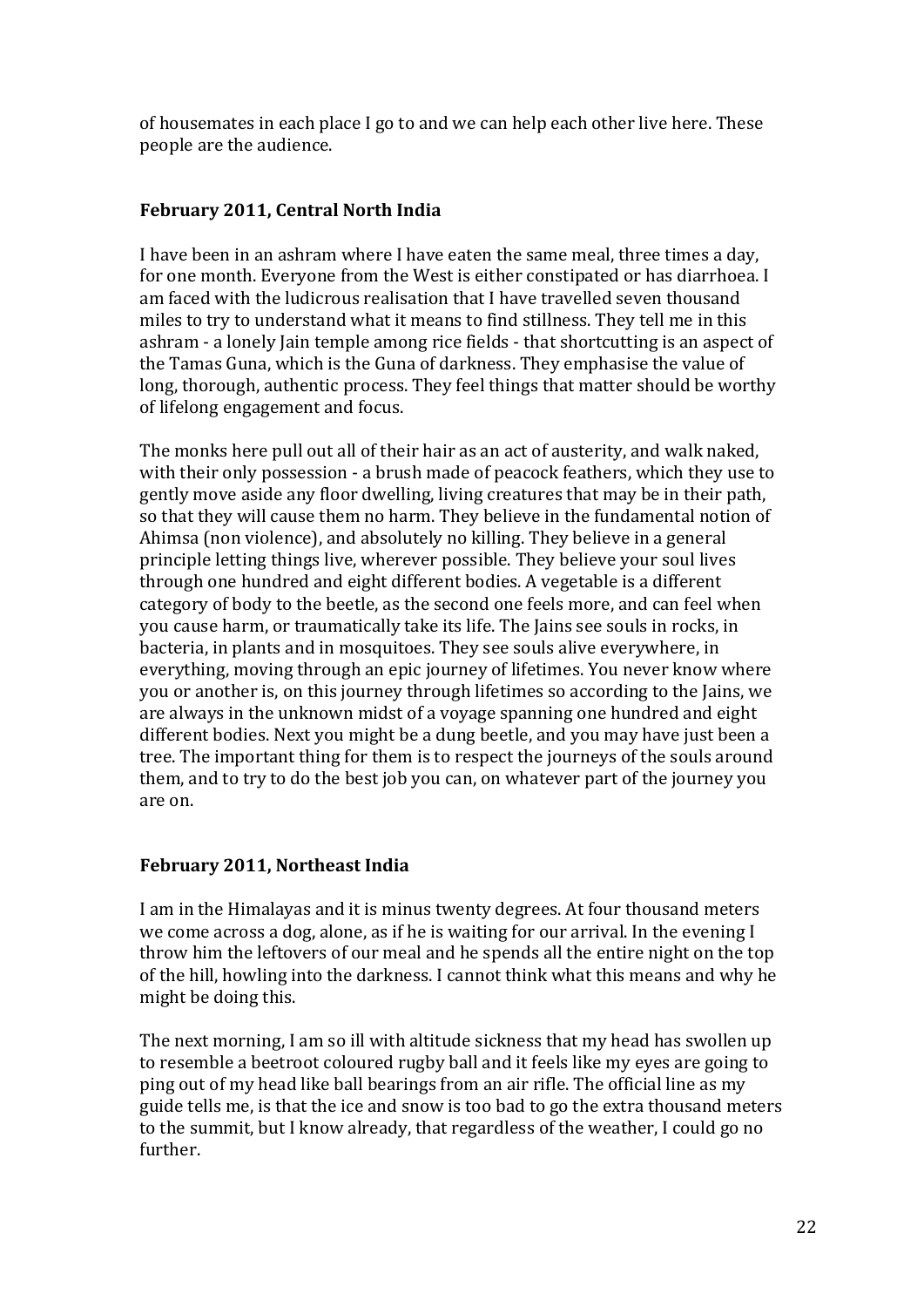I have always naïvely thought that you can always go beyond where you are, that no journey is ever finished, but this time, I really could go no further.

#### **February)2011,)Northeast)India**

Having descended from the mountains with a now normal shaped head, I have arrived in the oven-like Varanassi, a busy town, on the banks of the sacred river Ganges, full of pilgrims and tourists. On the ghats I see a man with a cage, which contains a kingfisher, who despite her attempts, is unable to open her wings in the cramped and tiny space she has been enclosed in. I remembered that a man once told me they are also known as the jewel of the river. My companion and I rush over to man and I hear the words, 'On no, the poor kingfisher'. We ask what the birds are for. The man tells us that if we pay him, he will release the bird, and this will mean good karma for us on our journey. I say 'Surely this is your karma, not mine?'

Everything is confusing and difficult about this situation to me.

I really remember that bird, I think of it all the time.

- An idea for a performance in Scotland, where I try to swim in every loch.

- An idea for a performance delivered to taxi drivers whilst they drive you home.

- An idea for a performance on the A1 motorway, walking super slowly, up the hard shoulder, against the flow of the traffic.

### **June 2011, a small island off the West Coast of Ireland**

I am staying with a woman, who is teaching me a course in advanced Yoga and meditation. Lots of things I thought I knew about these practices are challenged and transformed by her ideas and experience. I am grateful for this woman and all that she knows. We really get on well and like each other very much. The night before I leave she asks me if I would like a starter. I say yes, absolutely.

A "starter" or levain, is essentially an ancestral and natural form of pre-ferment used in bread-making processes. Bread made using this method is called sourdough, which in comparison with yeast-based breads, produces a distinctively tangy or sour taste. This is because of the lactic acid produced by the lactobacilli; a natural culture, bred in symbiotic combination with yeasts, allowing you to bake bread with it.

In short, it is a raising agent dough mixture which has been cultivated over a period of time, picking up the natural yeasts from the environment and air around it. It uses no artificially produced or dried yeasts, and you only ever need flour, water and salt to make bread using a starter.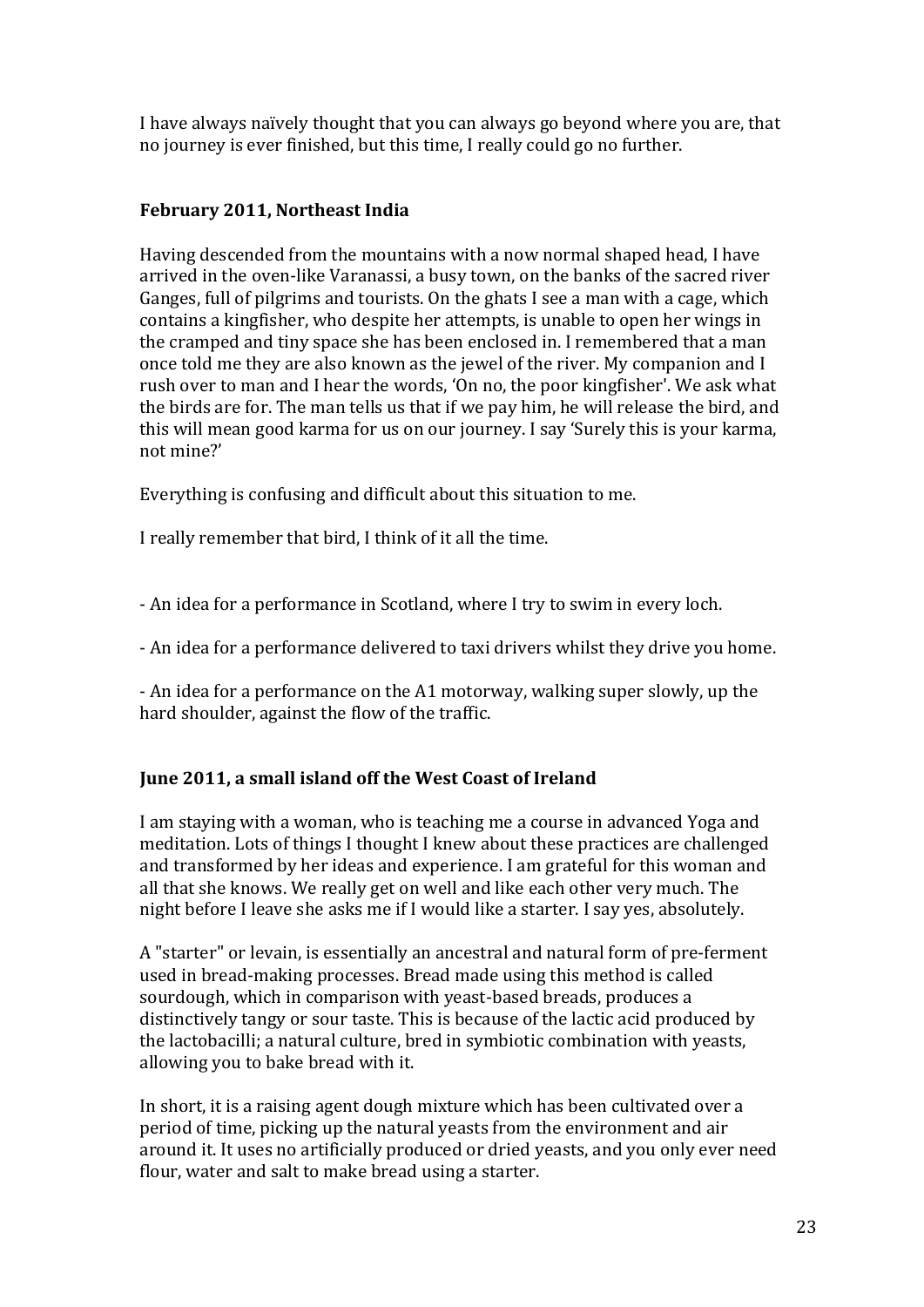She shows me how to make the bread, and how to maintain the starter, and siphons off some extra for me to take home in a glass jar. This starter was initiated in Ireland thirty years ago, and is as old as I am. Once you receive a starter, you have to keep it alive and take care of it. Ciara, the woman I am with, explains to me that if she is away for a while, she takes her starter with her, so that it won't die. I wrap mine in a jumper and a plastic bag, and as I make my journey back to Scotland, my starter in my bag in the luggage hold of the ferry, my mind worries for the safety of my starter, and hopes it hasn't been broken, or smashed, or shaken too much.

When I get home, I try to make sourdough as Ciara has taught me and it doesn't work. A friend laughs as I compare this process to continually buying bags of flour and throwing them directly in the bin. But I keep trying, keeping the starter alive all the time. The most important thing in this process is the thing that has longitude - the starter. The immediate gratification of a freshly baked loaf is secondary in importance.

Thank goodness, eventually I understand and perfect it. Now I am bound to this process - a lifelong engagement with the act of making daily bread. I am grateful to have this accompaniment on my journey and to keep this starter alive for potentially another thirty years.

- An idea for a performance in which I follow my father (who I have only met once, twelve years ago), continuously at a distance of thirty feet without him knowing. That is one foot for every year we have been strangers.

- An idea for a nighttime performance where I work with scientists to understand and discern the nocturnal movement and behaviour of foxes. The audience and I can move through the landscape through the night as a fox does, understanding its journey through the quiet streets of our towns and cities. Perhaps the foxes would watch us, and wonder where we go in the daytime.

- An idea for a performance that moves and moves and keeps on going.

I have been thinking of that word a lot recently. *Moves*. That we use the word move for a change in location, or a travelling through environment or space, but we also use it for when we are emotionally affected or engaged in some way. I suppose this is because we are simply not in the same place afterward, that somehow we have arrived, without any physical movement necessarily, at a different area of ourselves, perhaps an area which is less travelled to, a more unchartered territory, a place which is only visited occasionally. We are changed. Perhaps the 'place' we are moved to doesn't have a role in our 'business as usual', or isn't given space in day to day life and activity. In my own experience, it is a place which is often given much less room to breathe, which can become suffocated, ignored, or worse still, forgotten if the space for it to live isn't created.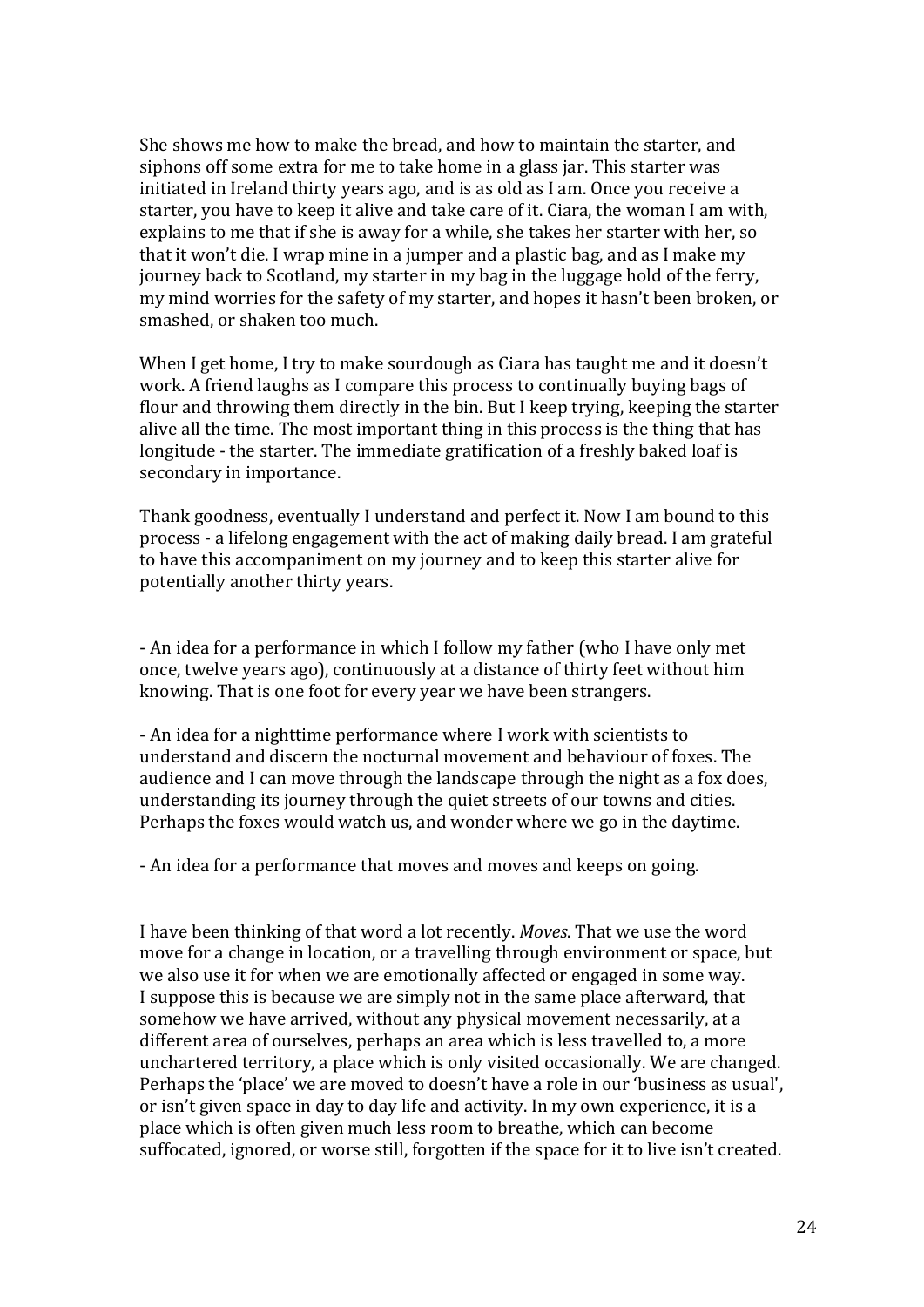It matters that we can learn to move to these parts of ourselves, and that things made with love and beauty can give us those precious opportunities.

On the way back from Ireland, I bought a book on *The Poetry of Birds*, which has a picture of a kingfisher on the front. I recall that someone told me that the kingfisher is the symbol of transformation in some cultures. I remember being on a panel with the wonderful Anne Bean, and when talking of transformation she said that she had heard that the body completely renews itself, every seven years. She said she felt she was always changing, always transforming, always moving in some way, and I understood this.

- An idea for a performance where I trace the journey of my starter, and pass on parts of it, following its journey forward.

- An idea for a performance where I bury texts, objects and memories from the last ten years, in a circle within ten miles radius from where I live. In ten years I will uncover them again.

- An idea for a performance where you walk with someone to where they need to get to in that moment in their lives. When you arrive there, you walk another to the place they need to get to, and so on, and on and on.

#### *Kingfisher by Peter Scupham*

December took us where the idling water Rose in a ghost of smoke, its banks hard-thatched With balancing reeds, the sun in a far quarter.

Short days had struck a bitter chain together In links of blue and white so closely matched They made an equipoise we called the weather.

There, the first snowfall grew to carapace, The pulse beneath it beating slow and blind. And every kind of absence marked the face

On which we walked as if we were not lost As if there was something there to find Beneath a sleep of branches grey with frost.

We smiled, and spoke small words which had no hold Upon the darkness we had carried there, Our bents and winter dead-things, wisps of cold.

And then, from wastes of stub and nothing came The Kingfisher, whose instancy laid bare His proof that ice and sapphire conjure flame.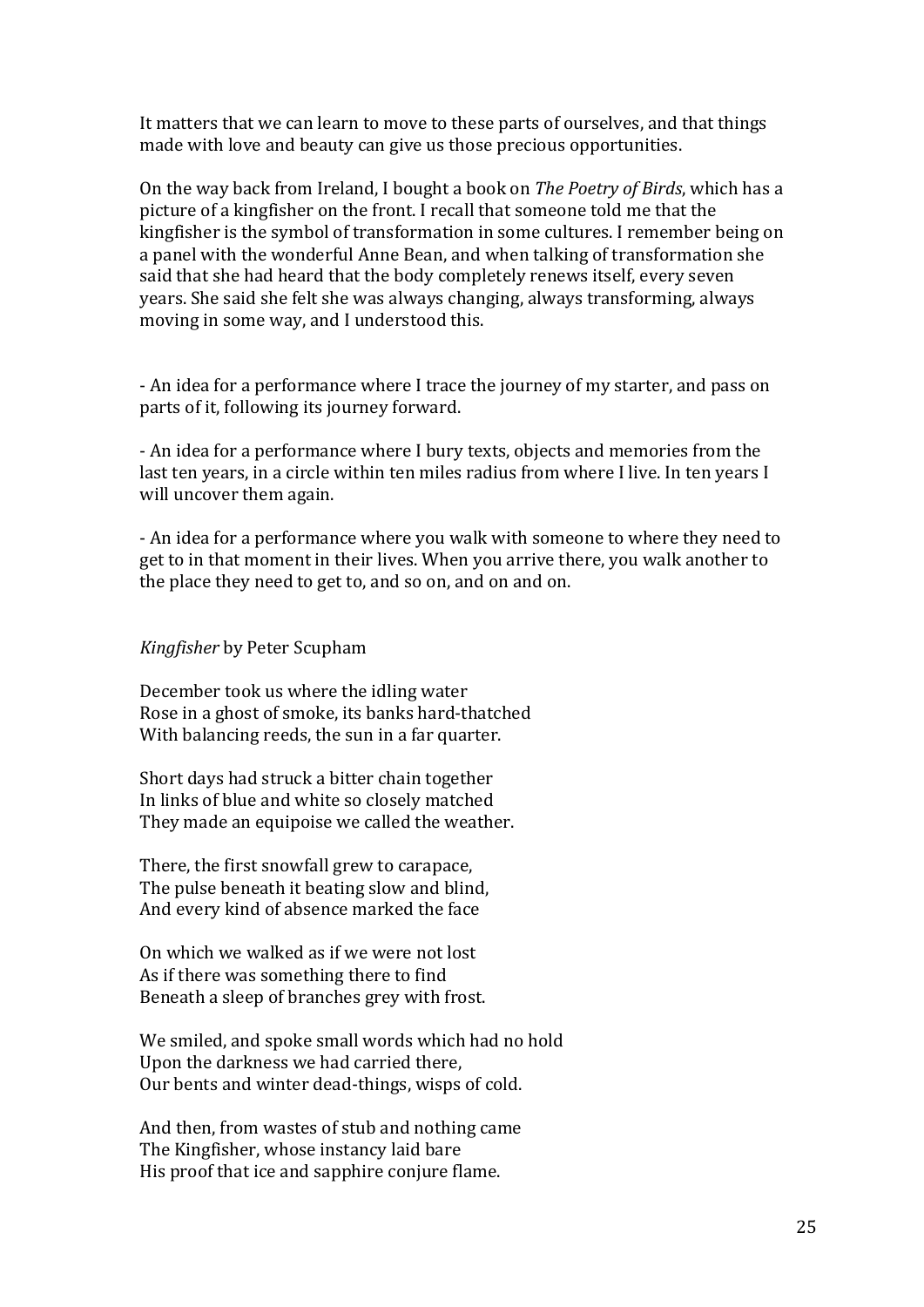### **Launching)Community)Spirit** David Overend

David Williams (ed.) (2012) *The Lone Twin Boat Project*, Devon: Chiquilta Books. **[P1868]**

Lone Twin (2012) *The Boat Project: maiden voyage*, Lone Twin Programme Guide. **[P1871]**



The crew of Community Spirit at the launch event in Emsworth, Hampshire

I was drawn to this project from the beginning. Following progress online, I watched the collection and selection of hundreds of wooden objects, the design of the vessel, and the collective construction process, taking place in a boat shed in Hampshire. The ambition and scale of Lone Twin's plans were admirable. Residents of South East England were invited to tell their stories and donate items that would be turned into a seaworthy yacht. After its maiden voyage along the south coast and inland to Milton Keynes, the boat would be made available for public use as a sailing and arts resource. I felt left out and decided to be there for the launch.

On Monday 7th May 2012, I took the train from London Victoria to Emsworth and arrived in a downpour. Huddling by the station wall, a crowd of people waited for a bus to arrive. Some of them lived nearby and wanted to know what all the fuss was about, and others had traveled from elsewhere in the UK - artists, students, producers, as well as those who had donated their own objects and were seeing the boat for the first time. Soon, 'I' became 'we' as the weather provided a valuable route into conversation.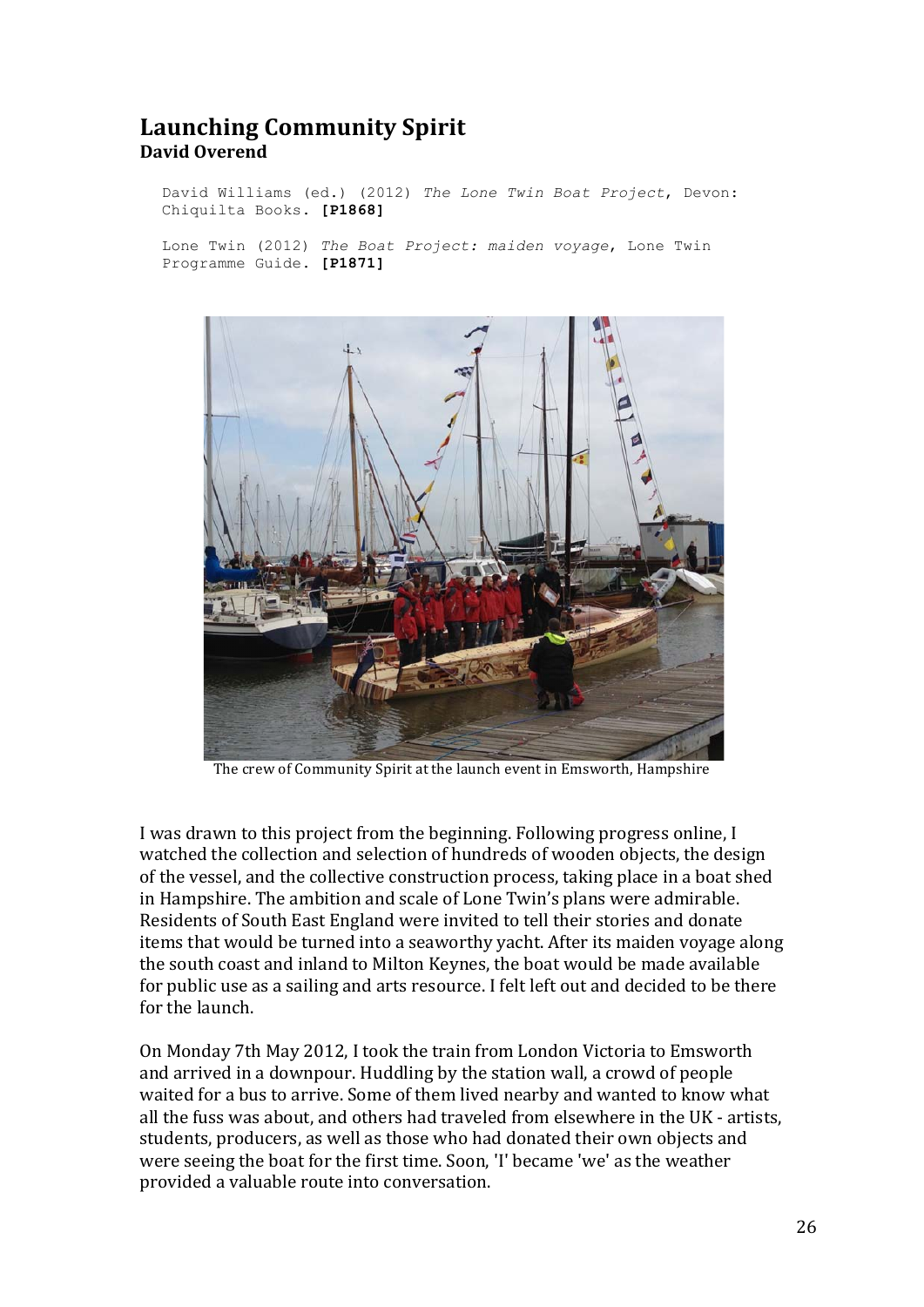After a short, damp journey, we arrived at the marina. The rain was not showing any signs of relenting and, as is so often the case in outdoor events in this country, we arrived to find that the vast majority of people had crammed themselves into the food and drink tents, cowering under the tarpaulin. The event had all the trappings of a quintessential English country fair - a bar run by the nearest publicans, an art exhibition, roast meat in bread rolls and a selection of local produce available to sample and purchase. David Williams' book about *The Lone Twin Boat Project was also on sale - a series of essays appended with a* comprehensive catalogue of all the objects and stories that went into the construction of the boat.

Eventually, we were coaxed out of our shelters by the compère. As the rain gradually relented, a local choir and a sea-shanty group provided the entertainment. The music was interspersed by short interviews with the people who had made this project happen as the compère introduced Mark Covell, the chief builder and project manager; the captain and members of the crew; Gregg Whelan and Gary Winters from Lone Twin; and several of the hundreds of volunteers and donators.

Each had their own stories to tell about their individual contributions and experiences, but more importantly, all of them knew they were part of something much bigger - a sense of community formed around an idea and a belief that working together on something would make it possible. As Whelan and Winters assembled the team and found their builder, they were driven by 'enthusiasm for stories, adventure, humour and music, as well as a convivial ease with other people' as much as by the specialist knowledge and technical skill that the build required (Williams, 2012, p.23).



Detail from the rain-covered hull of Community Spirit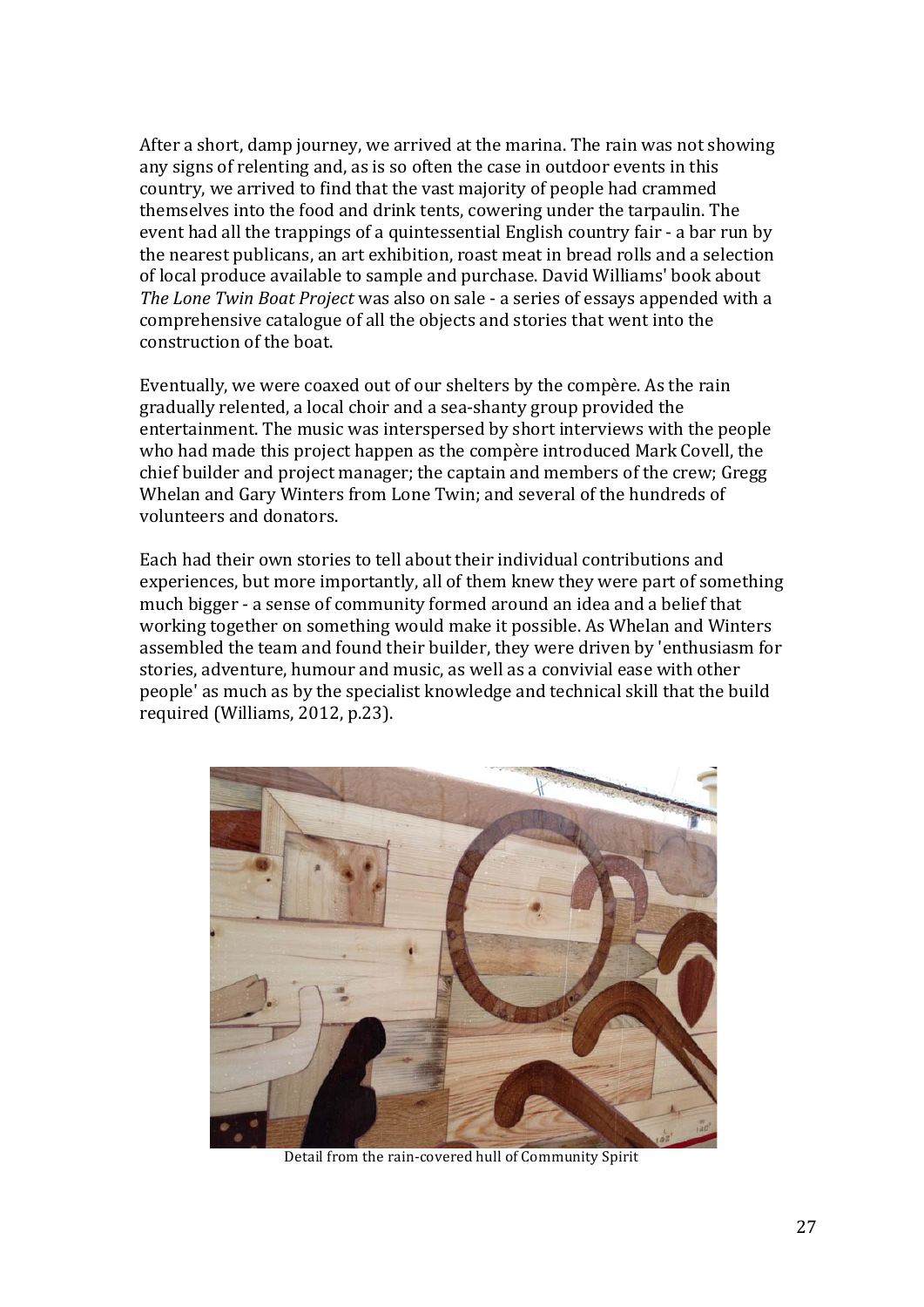And at the centre of it all was a beautiful boat. Close up, the intricacy of the design was impressive; an apparently delicate surface but hardy enough for a voyage along the south coast:

A tiny elephant stands in the shadow of a bleached horse's head between a tree and a spirit level. A helicopter hovers over a minute hillside house and a violin. A clothes hanger, clothes peg and rolling pin float in orbit around a miniscule train. A tiny cat stands transfixed with its back to two overlaid electric guitars. And an aardvark trundles stoically along beneath a tennis racket and a cricket bat. (Williams, 2012, p.29)

The final result of years of planning, collecting, listening and building is a remarkable travelling museum of people's lives and stories represented by an archive of personal possessions that have been generously donated to make something new. The layers and structures of individual and collective histories are tangible and it brings together international superstardom (a shard from Jimi Hendrix's guitar), maritime icons (a piece of the Mary Rose) and personal biographies (toys, tools and hundreds of other personal possessions).



Community Spirit is lowered into the water at Emsworth Marina

It would be possible to examine the fabric of the boat for hours but midafternoon, as the sun crept out from behind the clouds, the crowd surrounding the boat parted to make way for the launch. This was the moment the assembled TV crews and press had been waiting for. A huge crane hoisted the vessel into the vessel into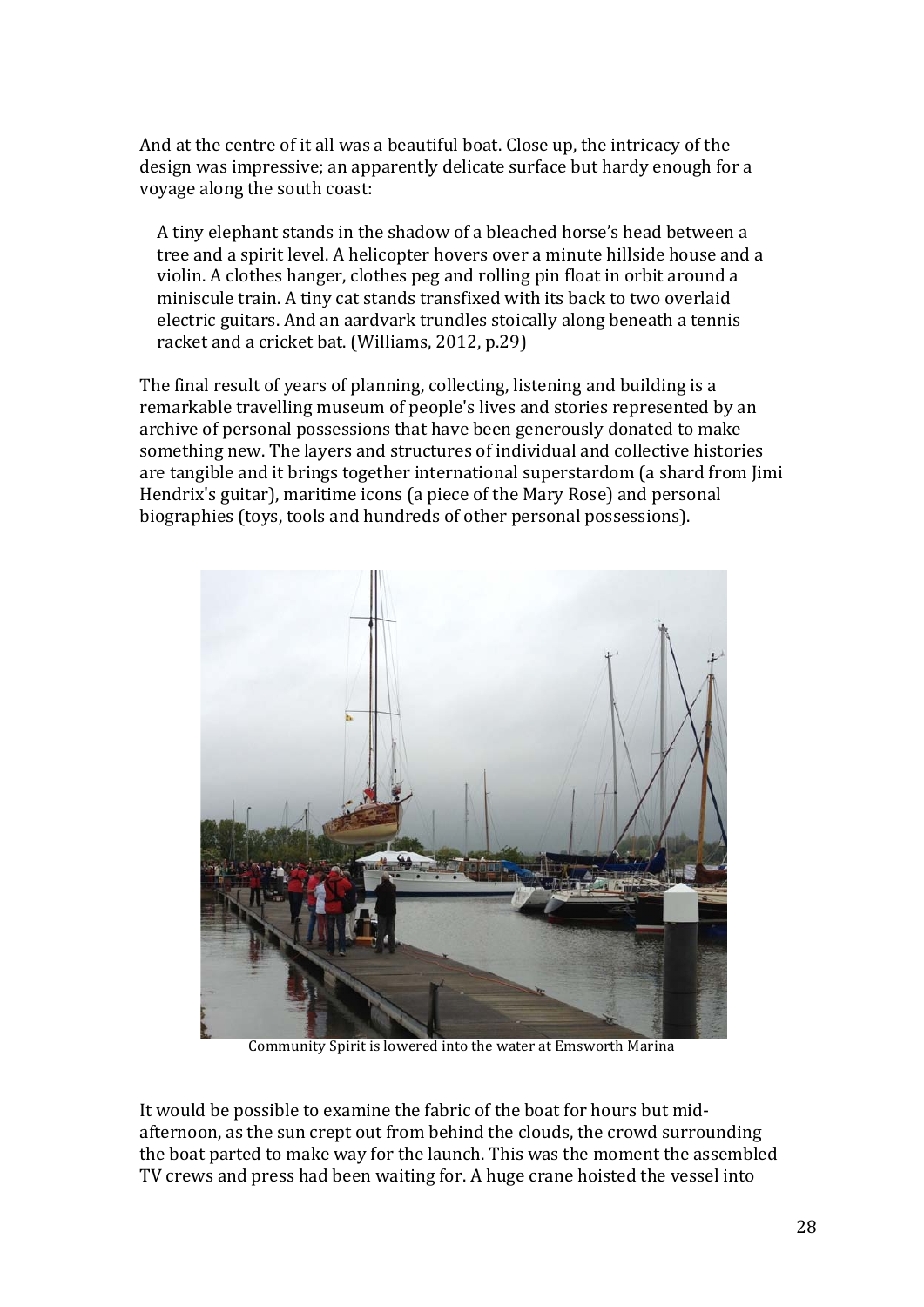the air and a slightly mistimed countdown preceded a confetti canon and a huge cheer as the boat was carefully and slowly lowered into the water.

As I stood amongst the jubilant onlookers, each stretching over each other's heads to take their own photographs of the floating vessel, the thing I was really struck by was the palpable sense of community that had developed throughout the afternoon. The craftsmanship in the boat was outstanding and the technical and management skills that realised Lone Twin's original idea was staggering. But more than that, it was the announcements to find the lost child, and later the lost old woman; the enthusiasm and anecdotes of the bar staff; the song by the daughter of the project manager. All this created a memorable event with the boat at the centre of it all.

In the lead up to the launch, a competition had been running to name the boat and earlier that week it had been christened Community Spirit. The name captures the ethos, the methodology and the outcome of *The Boat Project*. Not only was the boat assembled through the contributions and time volunteered by the people of South East England, it will continue to encounter communities on its maiden voyage which includes stops in Brighton, Portsmouth, Suffolk and even landlocked Milton Keynes.

Community Spirit also reveals something about journey-based Live Art in general. Like Pointed Arrow's Yorkshire Onland Boating Club and Kieran Hurley's journey to L'Aquila, Lone Twin's boat is ultimately created through ongoing meetings and encounters with people and communities. It is about working together to create something beautiful in the shared space of the live encounter. When that moment of interaction is at a point in a journey, it has a future. Community Spirit will touch the lives of many more communities as it takes on a new life as a public art and sailing resource. It was a privilege to be there at its launch.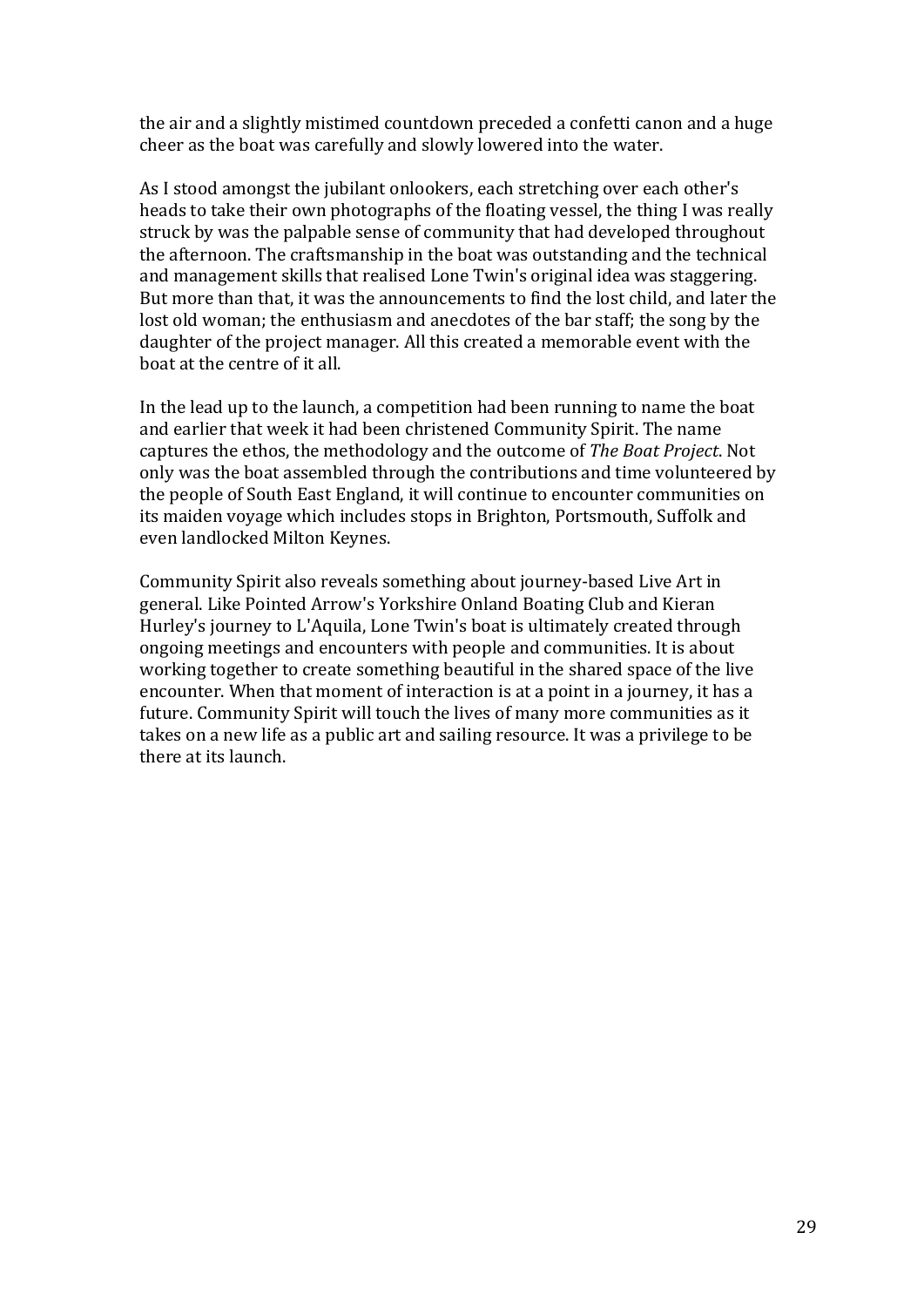# **Bibliography**

Alÿs, Francis (2005) Seven Walks: London 2004-5, London: Artangel. **[P0704]** 

Alÿs, Francis (2007) Sometimes Doing Something Poetic Can Become Political and *Sometimes Doing Something Political Can Become Poetic, New York: David* Zwirner. **[P1475]**

Arias, Fernando (2005a) 'Fernando Arias', *Necessary Journeys*, eds. Melanie Keen and Eileen Daly, London: Arts Council England in association with BFI Black World, pp.38-41. **[P0774]** 

Ashery, Oreet (2005a) 'Oreet Ashery', *Necessary Journeys*, eds. Melanie Keen and Eileen Daly, London: Arts Council England in association with BFI Black World, pp.42-45. **[P0774]** 

Bourriaud, Nicholas (2009) *The Radicant*, New York: Lukas & Sternberg. **[P1966]**

Etchells, Tim (1999) Certain Fragments: contemporary performance and Forced *Entertainment, London: Routledge.* [P0135]

Etchells, Tim (2000) 'Nights in This City: diverse letters and fragments relating to a performance now past', *Site-specific Art: performance, place, and documentation*, ed. Nick Kaye, London: Routledge, pp.13-24. [P0195]

Forced Entertainment (2002a) The Travels (script), Sheffield: Forced Entertainment.!**[P0556]**

Godfrey, Mark; Biesenbach, Klaus; and Greenberg, Kerryn (eds.) (2010) *Francis Alÿs: a story of deception.* London: Tate Publishing. **[P1476]** 

Godfrey, Mark (2010) 'Politics/Poetics: The Work of Francis Alÿs', *Francis Alÿs: a story of deception, eds. Mark Godfrey, Klaus Biesenbach & Kerryn Greenberg,* London: Tate Publishing. **[P1476]** 

Hodge, Stephen; Persighetti, Simon; Smith, Phil; Turner, Cathy; and Weaver, Tony (2003) An Exeter Mis-Guide, Exeter: Wrights & Sites. **[P0560]** 

Hodge, Stephen; Persighetti, Simon; Smith, Phil; Turner, Cathy; and Weaver, Tony (2006) A Mis-Guide to Anywhere, Exeter: Wrights & Sites. **[P1016]** 

Hurley, Kieran (2012) *Hitch* (script), unpublished [P1965]

Keen, Melanie; and Daly, Eileen (eds.) (2005) *Necessary Journeys*, London: Arts Council England in association with BFI Black World. **[P0774]**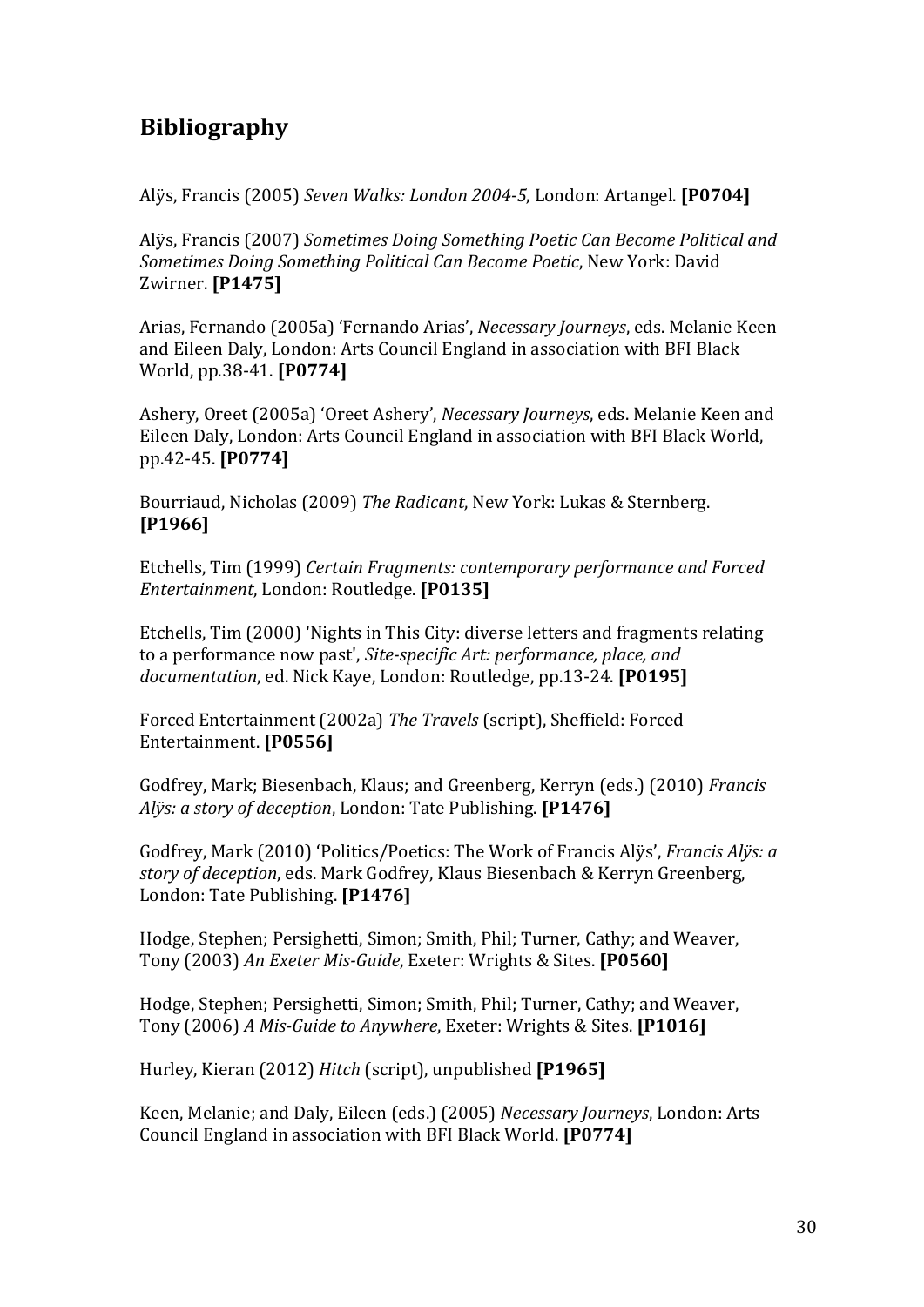Lone Twin (2012) The Boat Project: maiden voyage, Lone Twin Programme Guide.!**[P1871]**

Long, Richard (1999) Selected Walks: 1979-1996, Dundee: Morning Star Publications / The Centre for Artists Books. **[P0946]** 

Medina, Cuauhtémoc; Ferguson, Russell; and Fisher, Jean (2007) *Francis Alÿs*, London: Phaidon Press. [P0911]

Mermikedes, Alex (2010) 'Forced Entertainment - The Travels (2002) - the antitheatrical director', *Making Contemporary Theatre: international rehearsal processes*, eds. Jen Harvie and Andy Lavender, Manchester: Manchester University Press, pp.101-120. **[P1460]** 

Overend, David (2010) 'Book Review: Phil Smith, *Mythogeography: A Guide to Walking Sideways', <u>New Theatre Quarterly</u> 26(4), 2010, p.399.* [A0511]

Overend, David (2011) 'David Overend Explores Pathways in Performance', www.makingroutes.org (accessed  $25/08/12$ )

Pilkington, Esther (2011) 'The Journeys of Lone Twin: traces, stories, narrations'. *Good Luck Everybody: Lone Twin - journeys, performances, conversations, eds.* David Williams and Carl Lavery, Aberystwyth: Performance Research Books, pp.67-75. [P1619]

Rebellato, Dan (2009) *Theatre & Globalisation*, London: Palgrave Macmillan. **[P1242]**

Smith, Phil (2009) 'Crab Walking and Mythogeography', *Walking, Writing and Performance: autobiographical texts by Deirdre Heddon, Carl Lavery and Phil Smith, ed. Roberta Mock, Bristol: Intellect, pp.81-114.* [P1612]

Smith, Phil (2010) *Mythogeography: a guide to walking sideways*, Axminster: Triarchy!Press.!**[P1922]**

Wilkie, Fiona (2012) 'Site-Specific Performance and the Mobility Turn', **Contemporary Theatre Review Volume 22, Issue 2, pp.203-212. [A0512]** 

Williams, David; and Lavery, Carl (ed.) (2011) Good Luck Everybody: Lone Twin *journeys, performances, conversations*, Aberystwyth: Performance Research Books.!**[P1619]**

Williams, David (ed.) (2012) The Lone Twin Boat Project, Devon: Chiquilta Books. **[P1868]**